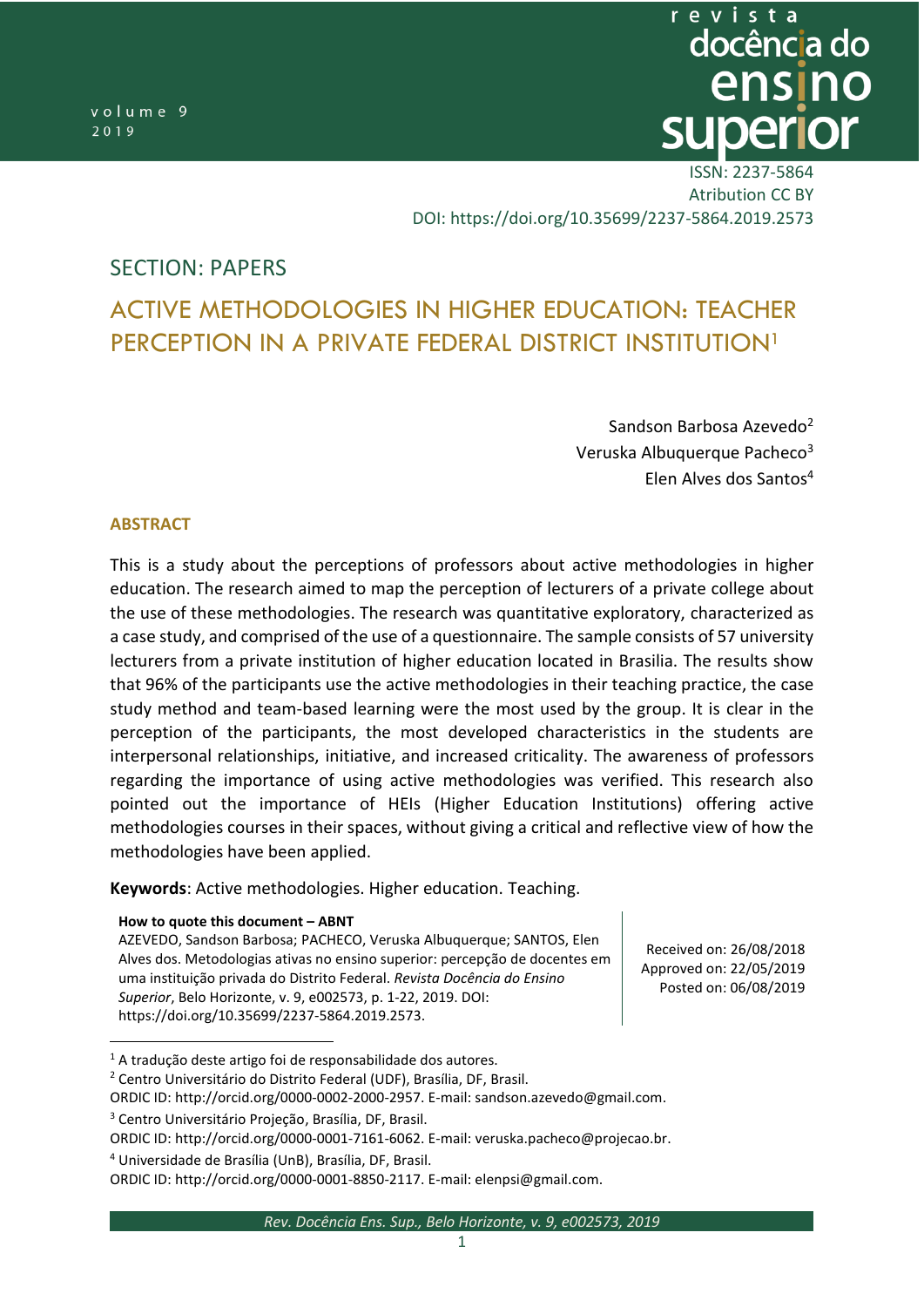# METODOLOGÍAS ACTIVAS EN LA ENSEÑANZA SUPERIOR: PERCEPCIÓN DE DOCENTES DE UNA INSTITUCIÓN PRIVADA DEL DISTRITO FEDERAL

### **RESUMEN**

Se trata de un estudio sobre percepción de docentes acerca de las metodologías activas en la enseñanza superior. La investigación objetivó mapear la percepción de docentes de una facultad particular sobre la utilización de estas metodologías. La investigación fue exploratoria cuantitativa, caracterizada como estudio de caso, y comprendió el uso de cuestionario. La muestra es compuesta por 57 docentes de una institución privada de enseñanza superior ubicada en Brasilia. Los resultados muestran que el 96% de los participantes utilizan las metodologías activas en su práctica docente, siendo el método del estudio de caso y el *teambased learning* (aprendizaje basada en equipo) las más utilizadas por el grupo. Se evidencia que en la percepción de los participantes, las características más desarrolladas en los estudiantes son las relaciones interpersonales, la iniciativa y el aumento de la criticidad. Se constató la conciencia de los profesores en relación a la importancia de la utilización de las metodologías activas. Esta investigación apuntó además la importancia de las IES a ofrecer cursos de metodologías activas en sus espacios, sin prescindir de una visión crítica y reflexiva de cómo las metodologías han sido aplicadas.

**Palabras clave:** Metodologías activas. Enseñanza superior. Enseñanza.

# METODOLOGIAS ATIVAS NO ENSINO SUPERIOR: PERCEPÇÃO DE DOCENTES EM UMA INSTITUIÇÃO PRIVADA DO DISTRITO FEDERAL

#### **RESUMO**

Trata-se de um estudo sobre percepção de docentes acerca das metodologias ativas no ensino superior. A pesquisa objetivou mapear a percepção de professores de uma faculdade particular sobre a utilização dessas metodologias. A pesquisa foi exploratória quantitativa, caracterizada como estudo de caso, e compreendeu o uso de questionário. A amostra é composta por 57 docentes de uma instituição privada de ensino superior localizada em Brasília. Os resultados mostram que 96% dos participantes utilizam as metodologias ativas em sua prática docente, sendo o método do estudo de caso e o *team-based learning* (aprendizagem baseada em equipes) as mais utilizadas pelo grupo. Evidencia-se que na percepção dos participantes, as características mais desenvolvidas nos estudantes são as relações interpessoais, a iniciativa e o aumento da criticidade. Constatou-se a consciência dos professores em relação à importância da utilização das metodologias ativas. Essa pesquisa apontou ainda a importância das IES ofertarem cursos de metodologias ativas em seus espaços, sem dispensar uma visão crítica e reflexiva de como as metodologias têm sido aplicadas.

**Palavras-chaves:** Metodologias ativas. Ensino superior. Docência.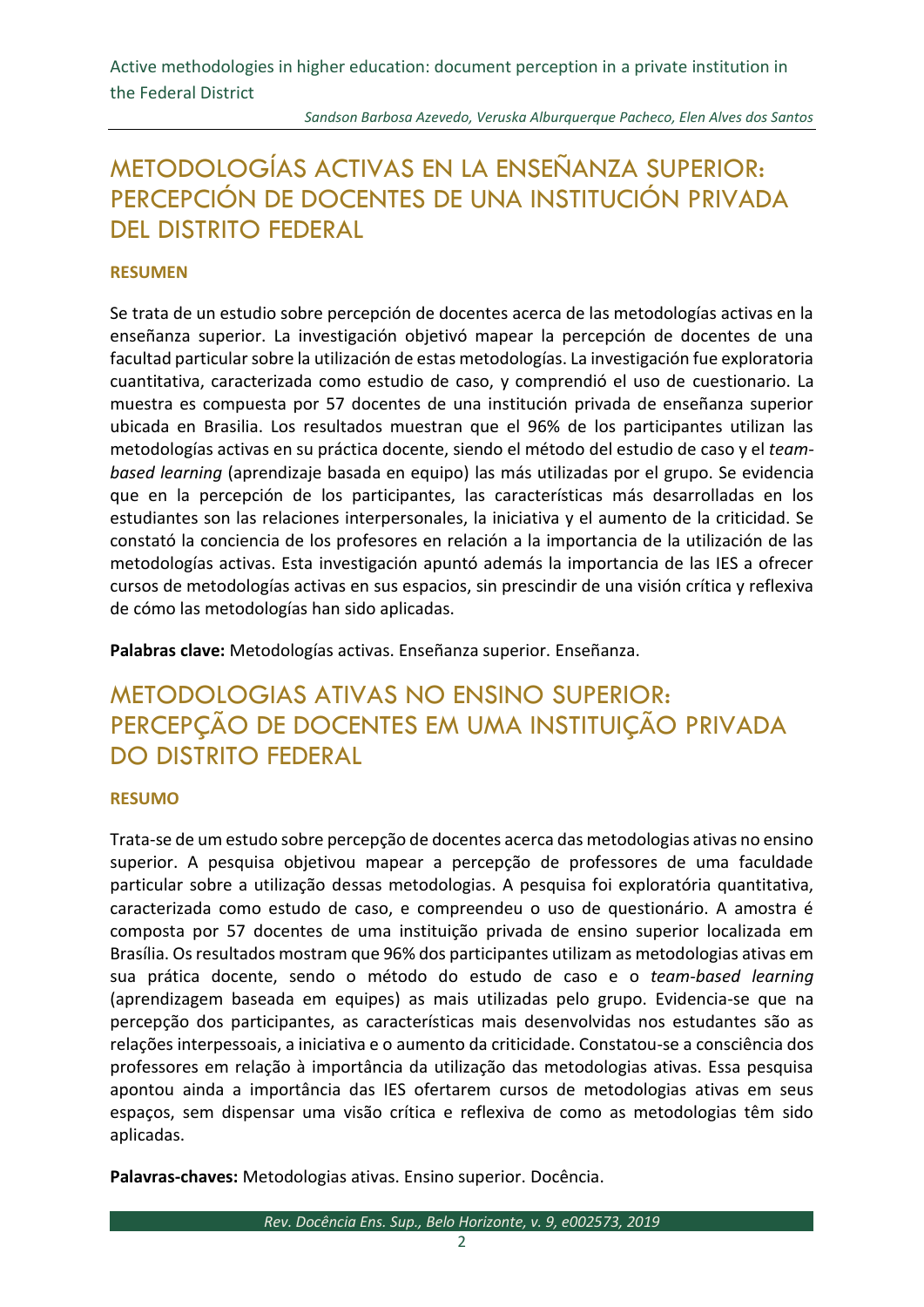#### **INTRODUCTION**

Higher education has undergone a formidable expansion in recent decades. According to Neves (2007) the recognition of the need to raise the educational level of the populations, to search for a social transformation, comes with expectations that the models of education, still in a cast and rigid, will be rethought. This involves breaking paradigms, which is not a simple task.

The point of view of the same author, there are major challenges in Brazil in higher education, such as the urgency of expanding access to different university courses, the provision of quality assurance courses, investment in continuing professor education, the incentive to scientific research, and the possibilities of employability of the graduates. These challenges are coupled with a scenario of historical and cultural change in which the reach of knowledge is not restricted to the higher public, but is available to all through various technological approaches.

This accessibility to various knowledge arranged the lecturer and the student at levels very close to knowledge. In addition to the similarities between the teaching subject and the learning subject, such as age, life experience, and socioeconomic conditions, knowledge has become available to both, although not necessarily reaching knowledge is synonymous with a critical and transformative learning.

Borges and Alencar (2014, p. 127) point out that "higher education is challenging because it needs to be invented or reinvented daily". Lecturers are required to rethink their practice and replace traditional forms of teaching with different methodologies, especially the characteristics of the adult student. Given this, we realize the importance of continuing education for professors aimed at working on perceptions about the use of different teaching methodologies.

This article emphasizes the importance of the teacher in the mediation of scientific knowledge through the use of active methodologies from the results of a research with professors. To guide the reader, the following presents theoretical aspects about the development and learning of adults, the different active methodologies, the methodology and the research results.

#### **ADULT SUBJECT DEVELOPMENT AND LEARNING**

There are numerous psychological theories applied to education that aim to explain human learning. Most of them use theories aimed at childhood and adolescence to understand adult learning, given the lack of specific studies on learning at this stage of development.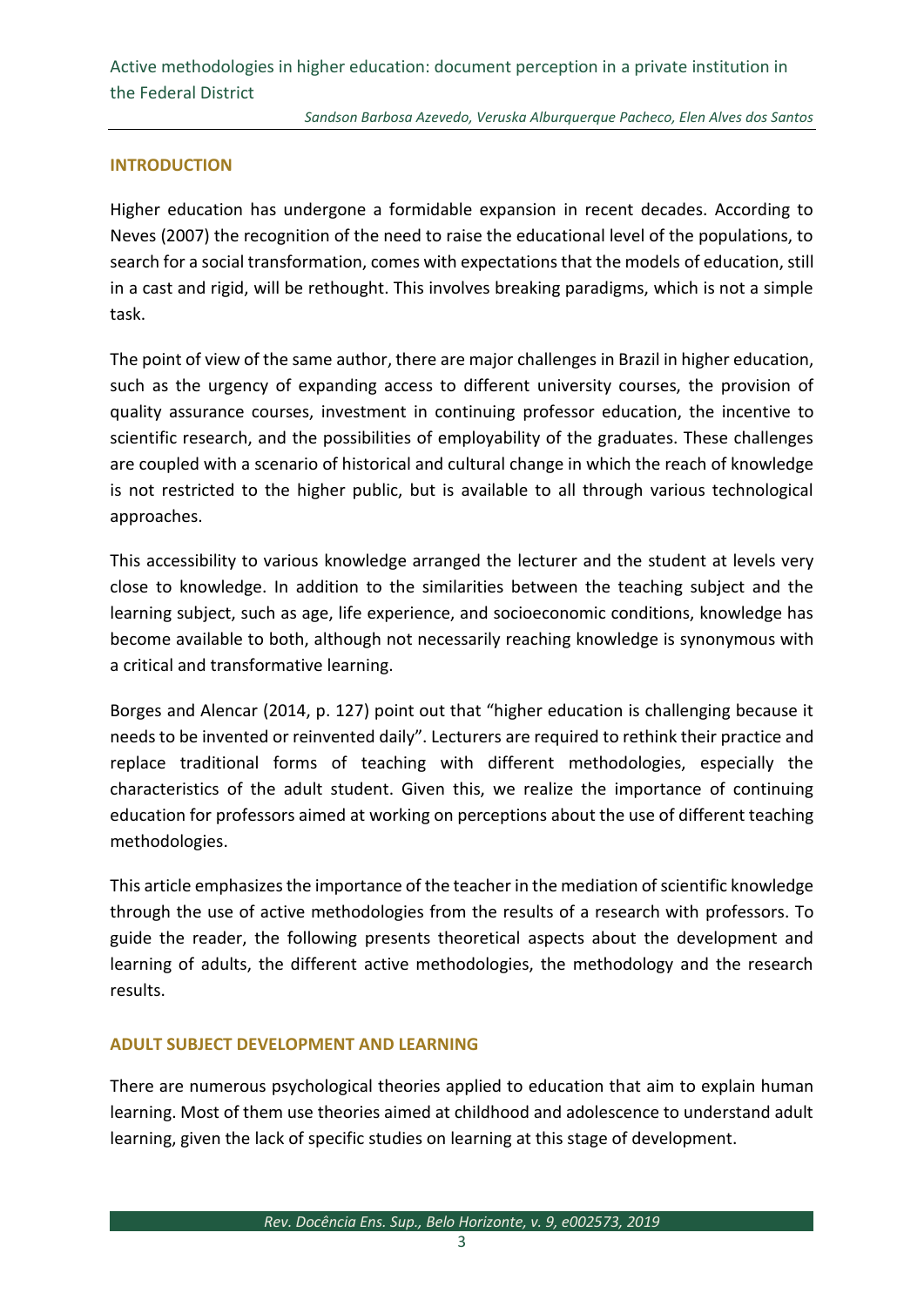Around the 1950s and 1960s studiesaddressing adult learning emerged. Andragogy (from the Greek: *andros* = adult and *gogos* = educating) is understood as "the art and science of helping adults to learn". A theoretical approach specifically aimed at clarifying the characteristics of adult learning. Knowles et al. (2009), although not the pioneers in Andragogy studies, organized the andragogical model based on various conjectures that differ from the pedagogical model, as described below:

- 1. The Need to know: Adults need to know the use of the knowledge they will learn before they even learn it. The authors stress the need for students to be aware of the importance of what they are taught, so that it is already a strategy, followed by methodologies that allow students to experience real or close to their reality.
- 2. The self-concept of the learner: The adult is characterized by the responsibility of their actions and choices, and in learning also feels the need for recognition of their skills and competences. When not seen in this sense, they tend to regress to a childish position in the face of knowledge, which can cause great difficulties in the professorstudent relationship.
- 3. The role of adult experiences: Experience is what characterizes the adult student. "For many types of learning, the richest resources are in the adult learners themselves" (KNOWLES et al., 2009, p. 74). Thus, the emphasis of adult education is on experiential techniques - techniques that use the experience of the learners as discussions. Knowles shows again to experiential techniques as a way to value the student.
- 4. Readiness to learn: Some experiences brought about by human development are more propelling for the opening of some learning, such as student financial independence and readiness to understand financial education among others. Therefore, "there are ways to induce readiness through exposure to superior performance models, career counseling, simulation exercises, and other techniques" (KNOWLES et al., 2009, p. 74).
- 5. Learning Guidance: Adult learning is life-centered, problem-solving, meaning teaching should make sense to the student.
- 6. Motivation: Students are driven by external aspects such as salary improvements, employability, but intrinsic motivations are paramount for learning.

These characteristics proposed by Andragogy are correlated with studies from the 1970s, which understand adult learning by the potential to interact with aspects such as inconsistency, contradiction, imperfection, and tolerance. Studies pointed out by Papalia and Feldman (2013) name post-formal adult thinking, as opposed to studies of Piaget, to explain the way of thinking that is beyond cognitive aspects, it establishes relationships with intuition and emotion, and that makes the use of personal experiences in ambiguous situations.

> An important feature of post-formal thinking is its integrative nature. Mature adults integrate logic with intuition and emotion; facts with conflicting ideas; and new information with what they already have. They interpret what they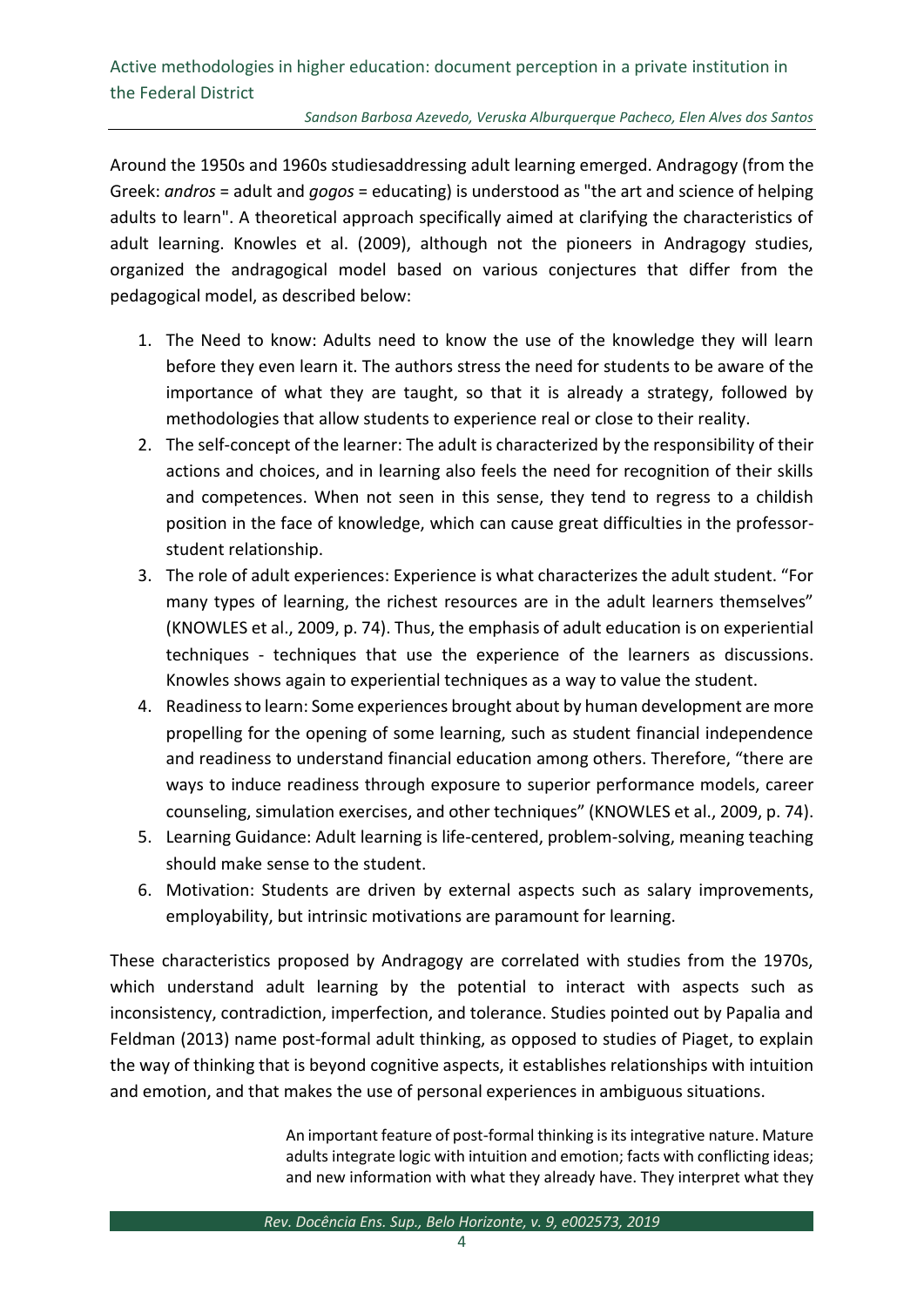read, see or hear in terms of what it means to them. Instead of accepting something for its visible result, they filter it through their respective life experiences and previous learning (PAPALIA; FELDMAN, 2013, p. 534).

This organization of way of thinking changes according to the development and aging of the person and the interactions performed in the world, especially in contact with different activities that arouse cognitive aspects. It is noteworthy that according to the studies gathered by Papalia and Feldman (2013) not all adults will develop this way of thinking, but those who develop are usually in higher education. This information highlights the commitment that scientific knowledge has on the life of the adult subject and changes their cognitive, subjective and emotional structures.

The information presented are fundamental to a dialogue about teaching methodologies used with adults. As mentioned, a contemporary education requires a teaching instruction for students or an active position in their learning that considers their life experience. Thus, a mediation of scientific knowledge cannot renounce methods in which teaching is marked by meaningful learning for professionals who are more critical and prepared in their fields, as is a stake on active methodologies.

#### **ACTIVE METHODOLOGIES**

The active methodologies have as an assumption for the contextualization, or approach to the theory to the reality of the student. It is necessary in this conception that there is an identification, allowing an interaction and intervention of the student as protagonist of the learning process. Bordenave and Pereira (2017, p. 10) say that "a person only knows something well when he / she transforms it, becoming also in the process". Using the Maguerez Arch it is possible to visualize how a Frenchman in the 1970s thought adult learning. As shown in Picture 1, five elements are needed: observe reality to identify the problem; identify key points of the challenge; theorizing, combining the syncretic view with the analytical; hypothesis creation; and application to the real problem.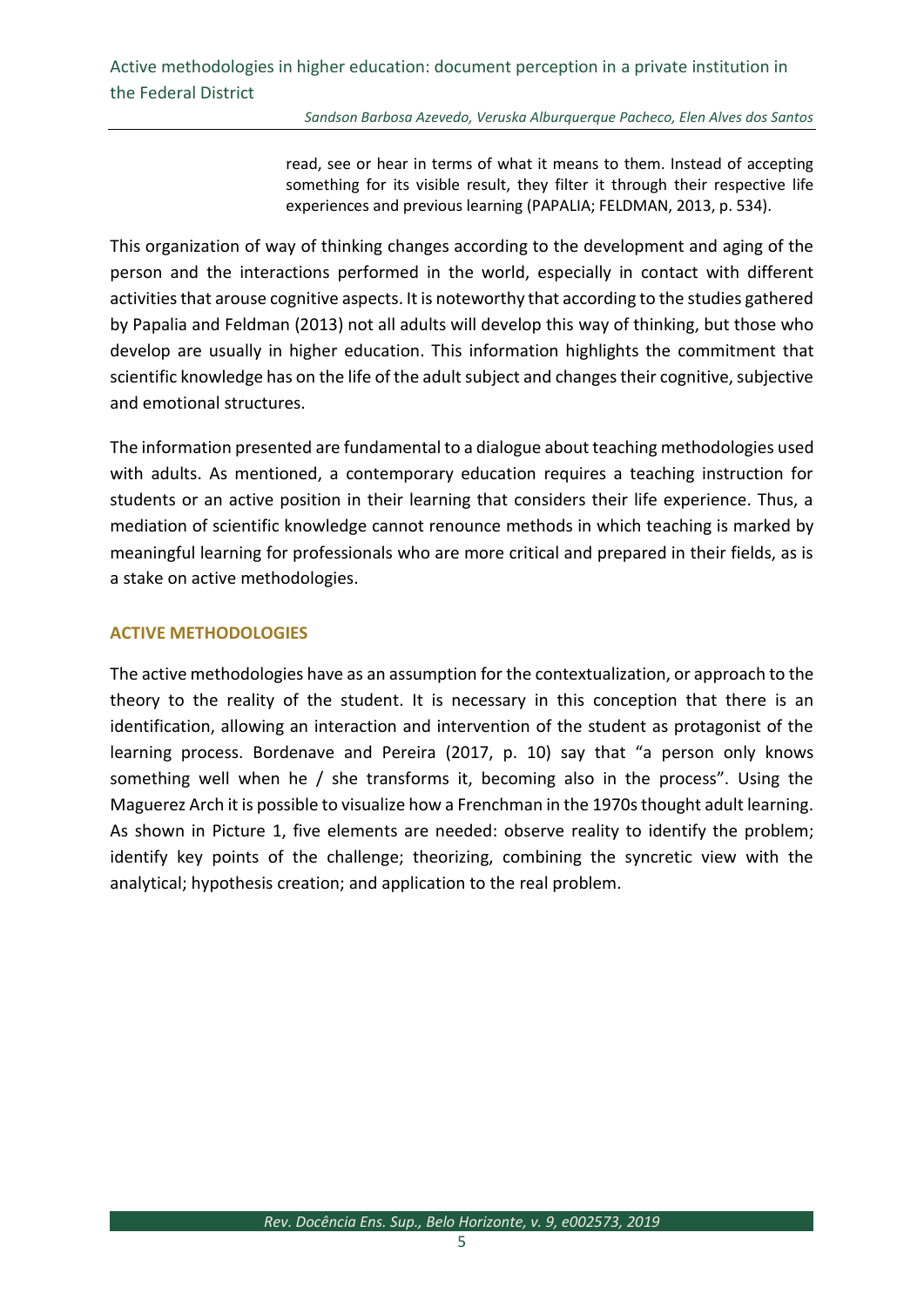*Sandson Barbosa Azevedo, Veruska Alburquerque Pacheco, Elen Alves dos Santos*



**Picture 1 –** Problematizing education Source: adapted from Bordenave and Pereira (2017, p. 10).

The observation of reality is important for teaching to make sense, in which the student can visualize the problem close to their experience in life. Key points need to be established so that there is a direction as to what should be resolved, i.e. it is a specification without losing generalization. After reaching this point, theorize and discuss possible hypotheses to solve the problem, and finally apply them to reality. If we carry the use of the Maguerez Arch for the application of active methodologies, we would have the following situation:



**Picture 2 –** Charles Maguerez's Arc of Problematization Planning Source: Prado et al. (2012, p. 176).

The application proposed by Prado et al. (2012) establishes that in the first stage a theme and an active methodology are defined. Reality observation is fundamental for choosing the best

*Rev. Docência Ens. Sup., Belo Horizonte, v. 9, e002573, 2019*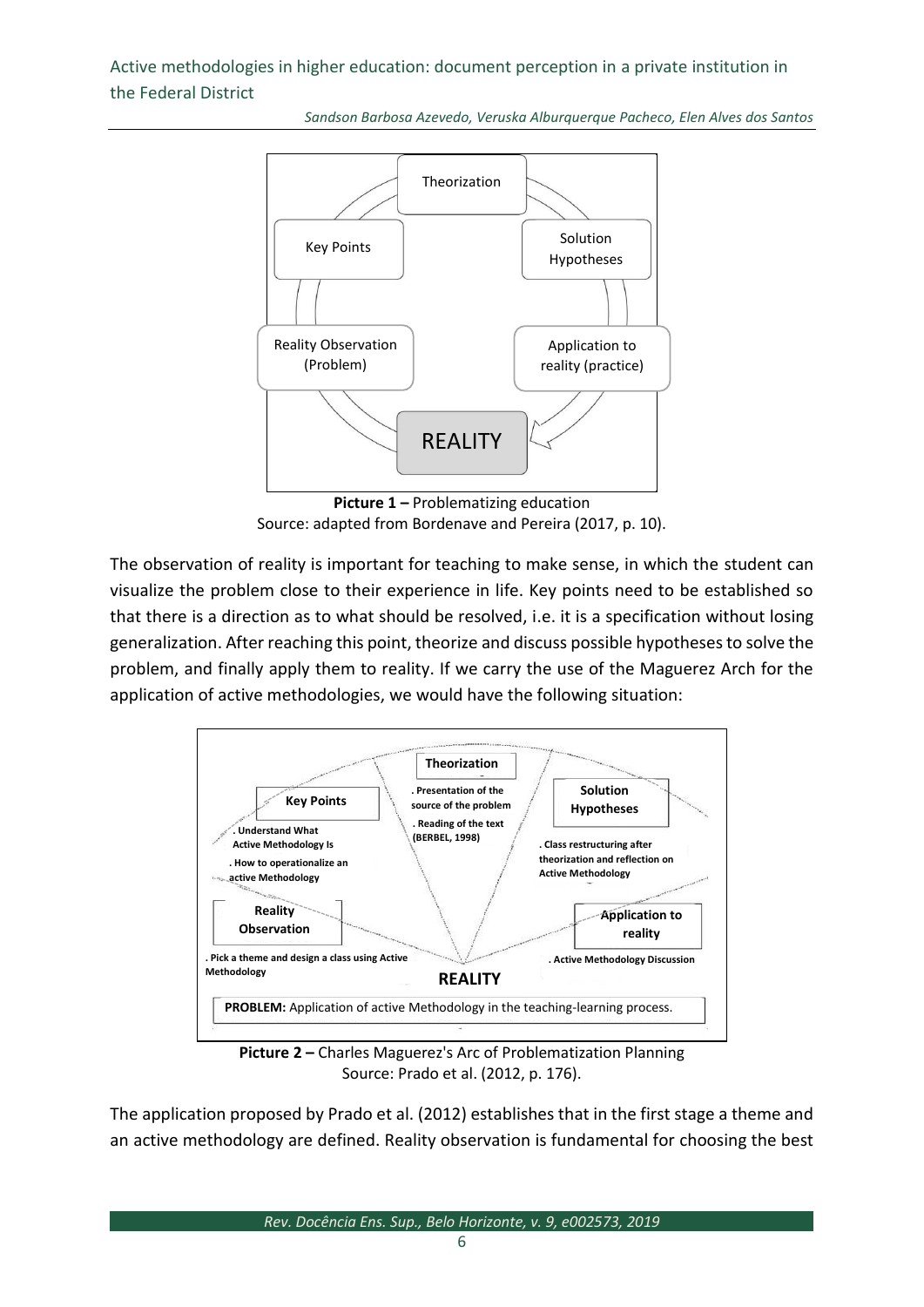methodology to be applied to. The next step, after observation, defines how the active methodology will be operationalized and its appropriation to be used.

Throughout the theorizing period, questions arise, when the theoretical basis of the observed situation occurs. Alignment between participants is necessary to enable uniformity of knowledge. The next step is when the hypotheses, the transformation, the pointing of the solutions to the identified problems arise based on their experiences, their observation and the interaction with the relevant theory. Finally, the application happens and it is possible to verify if the solution is the best option or if there are alternative solutions.

This process clearly synthesizes the application of active methodologies for adult learning. As explained, the choice of methodology occurs from the observation of reality and this explains why we address to methodologies, in the plural, to highlight the wide variety of active methodologies in higher education, which can be used according to the objective and reality of the students.

Marin et al. (2010) point out as main positive sides of the use of active methodologies: a) approximation of reality; b) integration between theory and practice; c) preparation for group work; and d) student as responsible for their learning. Bollela et al. (2014) highlight the importance of active methodologies, pointing them out as a student-centered process, where problem solving and learning experience and awareness of their process (metacognition) are privileged.

Students who experience this method tend to gain more confidence in their decisions and knowledge application in practical situations, improve relationships with classmates, learn how to express themselves orally and in writing, acquire a taste for problem solving, and experience situations that require make decisions on their own, reinforcing autonomy in thinking and acting (RIBEIRO, 2005).

Due to many initiatives of educational institutions, some methodologies are more used than others, have been emerging or resurging according to the course in question, and the epistemological basis that corresponds to scientific and intellectual work. Among the main methodologies used at this level of education, especially in the business area, scope of this work, we can mention the case study method, Harvard methodology widely spread in Brazil. And in recent years, a growing body of work can be assessed through Problem-Based Learning (PBL), Team-Based Learning (TBL), and Peer Instruction, mentioned below.

The case method or the case methodology has been shown, from the perspective of Pessoa (2004), as a relevant approach to solve the dilemmas of teaching work, surrounded by scenarios that lead to uneasiness. According to the author, the use of cases serves as a development strategy of "learning to think as a teacher". From the students' point of view,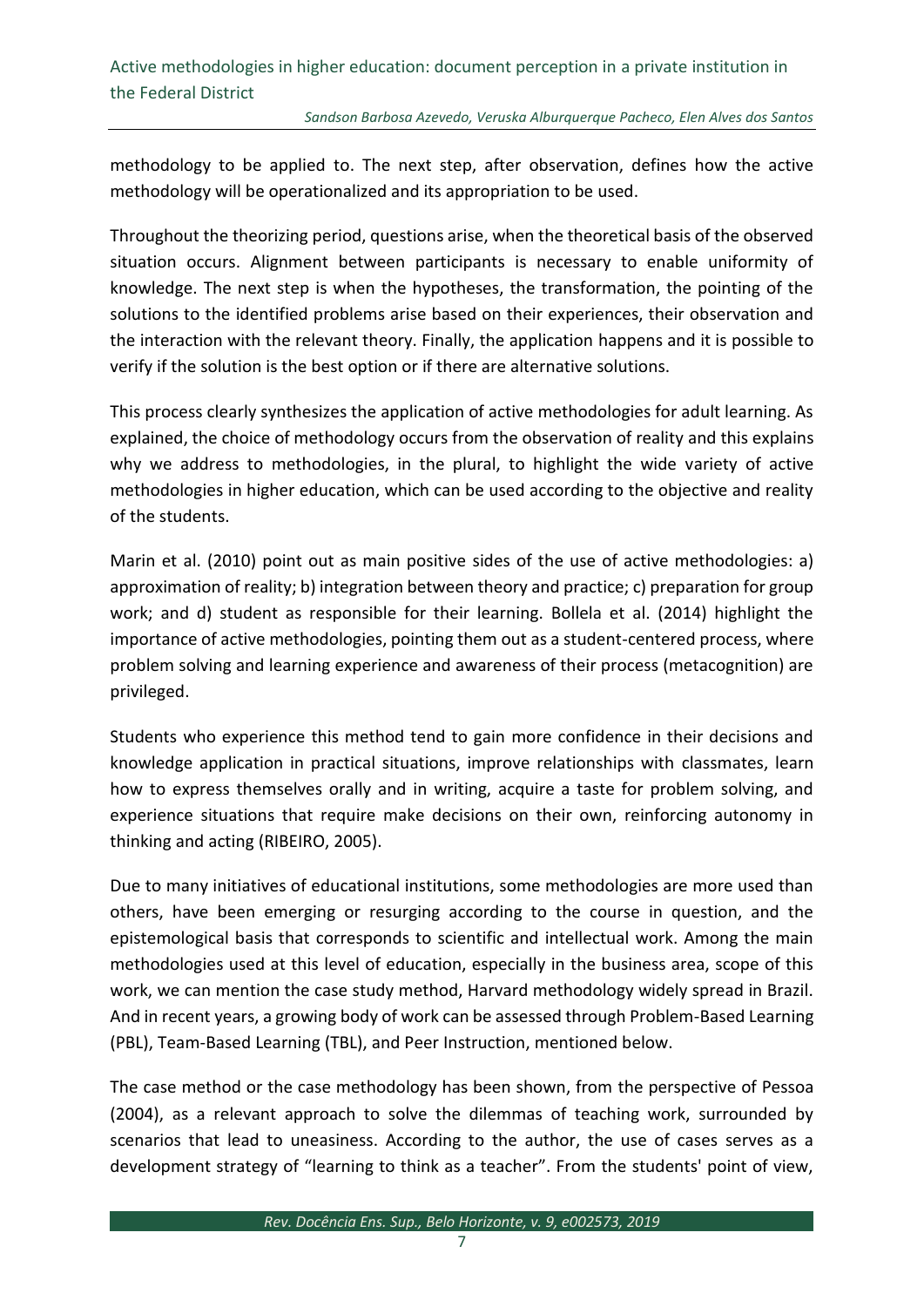#### *Sandson Barbosa Azevedo, Veruska Alburquerque Pacheco, Elen Alves dos Santos*

although these cases often have a solution, as they are based on existing events, the students take the lead and with the exposed situation seek solutions to the problem posed. For Gomes (2012), the case study method maximizes learning by increasing the following skills: analytical; decision making; practice in using management tools; oral and written communication; time management; interpersonal relationship and creativity development.

The problem-based learning methodology has its theoretical framework based on Bruner and Dewey, and aims to motivate students, based on the use of real-life problems to stimulate the development of concepts, procedures and attitudes of the student (BOROCHOVICIU; TORTELLA , 2014). The problem investigation process should consider the following steps: 1. Presenting a problem; 2. Identification of the problem; 3. Suggested solution; 4. Experimentation; 5. Solution. For Tiballi (2003), this process of being challenged by a real problem drives the autonomous learning of students.

Another methodology to be synthesized is team-based learning - TBL, created for working with larger numbers of students, which are operationally subdivided into small groups for 3-step development (PICTURE 3): individual remediation; guarantee of preparation and application of concepts, in which the first occurs an individual preparation and in the second occurs the application of an individual test and a group test and enables the appeal and feedback by the teacher; In the last step, students must solve a significant problem, which is the same for everyone, with specific answer and reported simultaneously (BOLLELA et al., 2014).





Larry Michaelsen, the creator of this methodology, works learning through relationships, so groups must be fixed and tied several times. The social commitment of the individual with the group is the motivator of preparation, there is a responsibility for the individual work and consequently of the group, thus promoting team learning (MICHAELSEN; KNIGHT; FINK, 2004).

The *peer instruction* methodology created by Mazur is understood by the flowchart of Picture 4, where a concept is presented and then a conceptual question is asked to the students. After they answer, the hit rate is verified: if it is over 70%, the professor explains the question and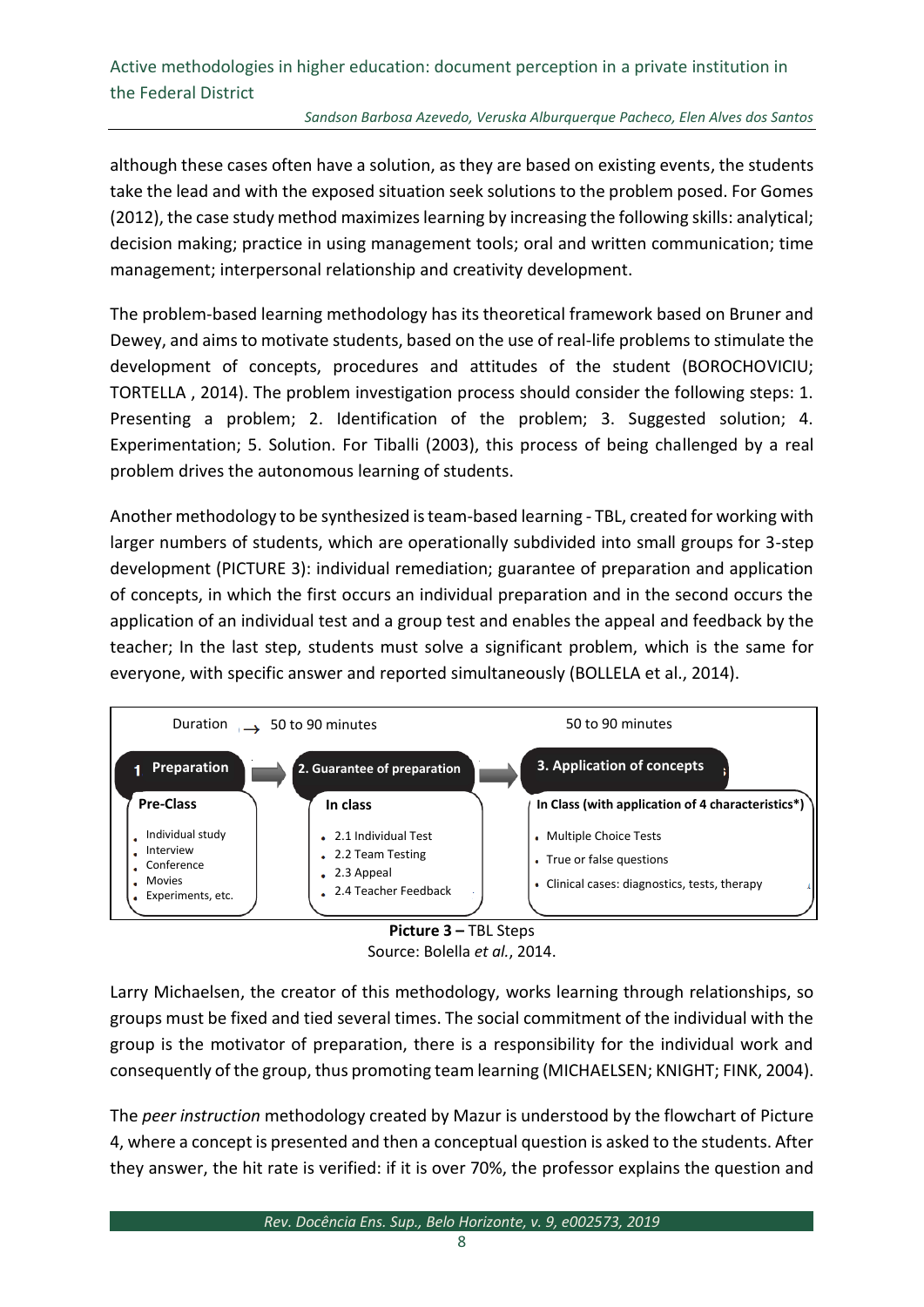moves on to the next one; if it is between 35% and 70%, students should discuss the issue with their classmates, take a new vote, and explain as previously mentioned; if the hits are less than 30%, the concept is presented again and a new question is asked about the same concept (MAZUR, 2015).



**Picture 4 –***peer instruction Florchart* Source: According to MAZUR, 2015.

Other methodologies could be pointed out in higher education, but because this is not the aim of the research, Table 1 shows the main features of the active methodologies summarized by the authors of this article.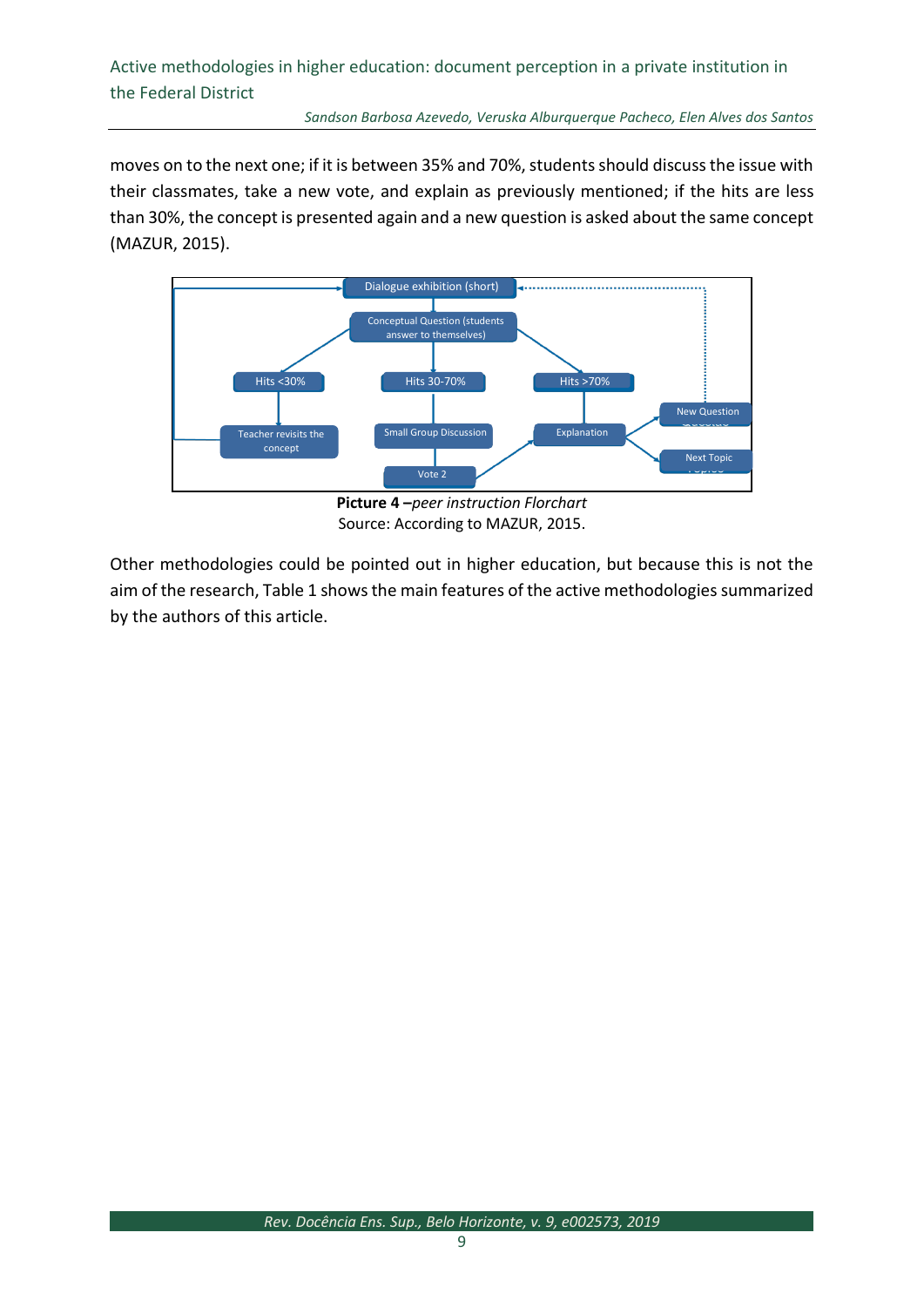| Metodologia            | Definição                                                                                                                                                     |
|------------------------|---------------------------------------------------------------------------------------------------------------------------------------------------------------|
| PBL/ABP                | Problem-based learning. Problem-based learning. "A student-centered,                                                                                          |
|                        | research-centered learning method strategy for cooperative individual and group                                                                               |
|                        | knowledge production that uses critical analysis techniques to understand and                                                                                 |
|                        | solve problems significantly and in continuous interaction with the tutor                                                                                     |
|                        | teacher "(SOUZA; DOURADO, 2015, p. 184-185).                                                                                                                  |
| TBL/ABE                | Team-based learning. Team-based learning. "TBL is an educational strategy for                                                                                 |
|                        | large groups that, through teacher coordination, enables interaction and                                                                                      |
|                        | collaboration at work in small (student-centered) groups" (BOLELLA et al., 2014,                                                                              |
|                        | p. 299).                                                                                                                                                      |
| Peer Instruction       | Peer Instruction. "Peer instruction is a pedagogical approach that emphasizes the                                                                             |
|                        | basics concepts, with students committing to one conception, providing an                                                                                     |
|                        | environment for discussion with peers and professors, where attention is drawn<br>to misconceptions. Technology alone is not pedagogy "(LASRY, 2008, p. 243). |
|                        | "Cases are stories or narratives contextualized or situated in a time and space                                                                               |
| Case Study<br>Method   | that describe the real, complex and multidimensional situations that characterize                                                                             |
|                        | the real experience and thus represent knowledge in use and reveal how the                                                                                    |
|                        | main character or even the writer thinks to measure that identifies and solves                                                                                |
|                        | problems "(MENDES, 2001, p.189 apud MENDES, 2004).                                                                                                            |
| <b>Tutorial Groups</b> | "Group tutoring means one in which there is a tutor, who is a trained                                                                                         |
|                        | professional, adequately prepared for this task and who does not necessarily                                                                                  |
|                        | occupy a prominent career position and apprentices with a similar professional                                                                                |
|                        | profile. Small group tutoring usually involves up to eight learners, and group                                                                                |
|                        | tutoring involves more people. It is a model widely used in graduations and is                                                                                |
|                        | intended to have better results when those involved already know each other                                                                                   |
|                        | and the group becomes cohesive, facilitating to overcome barriers such as the                                                                                 |
|                        | organization of meetings and the confidentiality of the group "(CHAVES et al.,                                                                                |
|                        | 2014, p. 534).                                                                                                                                                |
| <b>PLE</b>             | Project-led education. Learning based on Interdisciplinary Projects. "This<br>methodology has as its main characteristics the centrality of student learning, |
|                        | teamwork, the development of initiative and creativity, the development of                                                                                    |
|                        | communication skills and critical thinking and, finally, the articulation between                                                                             |
|                        | the contents in interdisciplinary perspective" (FERNANDES; FLORES, 2011, p.                                                                                   |
|                        | 307).                                                                                                                                                         |
| ABEP                   | The ABEP or ICBL - Investigative Case-Based Learning "is structured on the                                                                                    |
|                        | principles that research: it provides meaningful contexts for study; initiates                                                                                |
|                        | exploration-oriented learning; requires the development of skills needed for                                                                                  |
|                        | collaboration and problem solving; requires multidisciplinary approaches; serves                                                                              |
|                        | as scaffolding for student-structured investigations; involves students for                                                                                   |
|                        | collaboration in proposing and solving problems and for persuasive                                                                                            |
|                        | argumentation; and provides flexible options to direct the learning of                                                                                        |
|                        | concepts "(MOREIRA; RIBEIRO, 2016, p. 100).                                                                                                                   |

**Chart 1 –** Core Traces of Active Methodologies Source: elaborated by the authors.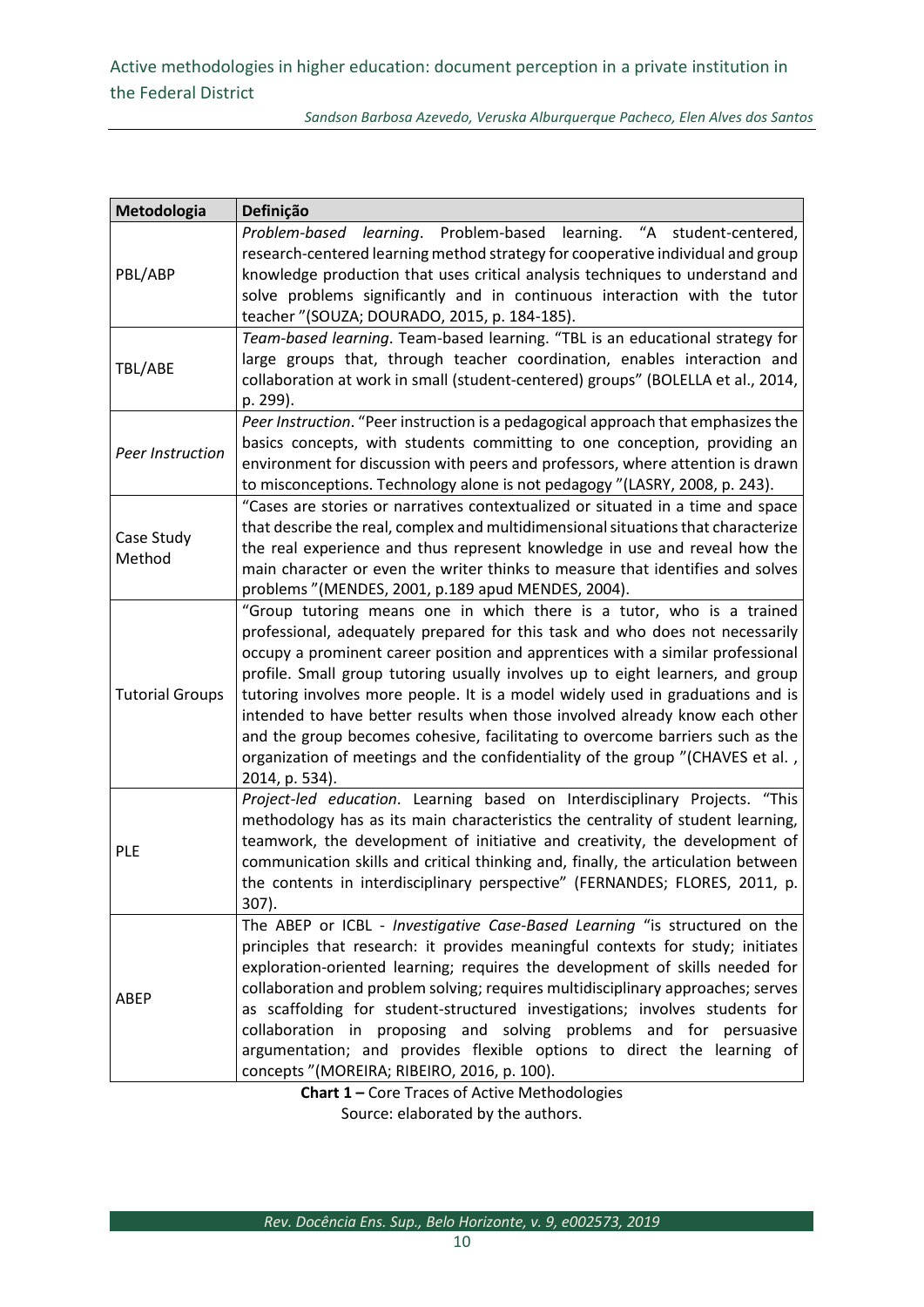#### **METHODOLOGY**

The research is exploratory, with a quantitative approach, characterized as a case study. According to Prodanov and Freitas (2013), exploratory research seeks to approach the problem, clarifying it, or even aims to open perspectives for the elaboration of hypotheses. Quantitative research, in turn, "allows the measurement of opinions, reactions, habits, and attitudes in a universe through a sample that represents it statistically"; they are traits of quantitative research: enumerate or measure events; examine relationships between variables; employ statistical instruments for data analysis; confirm hypothesis; analyze the possibility of generalization of results; use structured questionnaires (TERENCE; FILHO, 2006, p. 3).

Yin (2015) reports circumstances where case study is indicated: when the case aims to test an existing hypothesis or theory; when the case is unique or extreme; when the situation or phenomenon is inaccessible to scientific inquiry; when the study is still in exploratory stages or as pilot studies. Gil (2011, p. 57-58) states that the case study is characterized by "a thorough and exhaustive study of one or a few objects, in order to allow their broad and detailed knowledge".

### **SHORT DESCRIPTION OF THE RESEARCH FIELD**

The researched institution is a private college located in the Federal District of Brazil. It is an educational group founded in the 1980s and the first higher education unit was inaugurated in 2000 and in 2016 was transformed into a University Center. The group is made up of seven units, one university center, six colleges, and one distance learning center.

The study was conducted with professors of the courses linked to the Business School, which covers eight courses, four bachelor degrees (Administration, Accounting, Executive Secretariat and Advertising and Advertising), and four technologists (Human Resources Management, Marketing, Public Management, and Logistics).

Since 2013, the institution has been developing with the lecturing staff a training program focused on training in Active Teaching Methods. The activities, mainly developed in the pedagogical weeks have allowed presenting methods and allowed the experimentation of these tools by the professors. They have since been provoked to work active methods in their teaching practice.

The population of this study is characterized as accessibility or convenience sampling (GIL, 2011). At the time of data collection, the school staff comprised one hundred and fourteen lecturers. Fifty-seven teachers participated in the study, which corresponds to a sample of 50% of the population.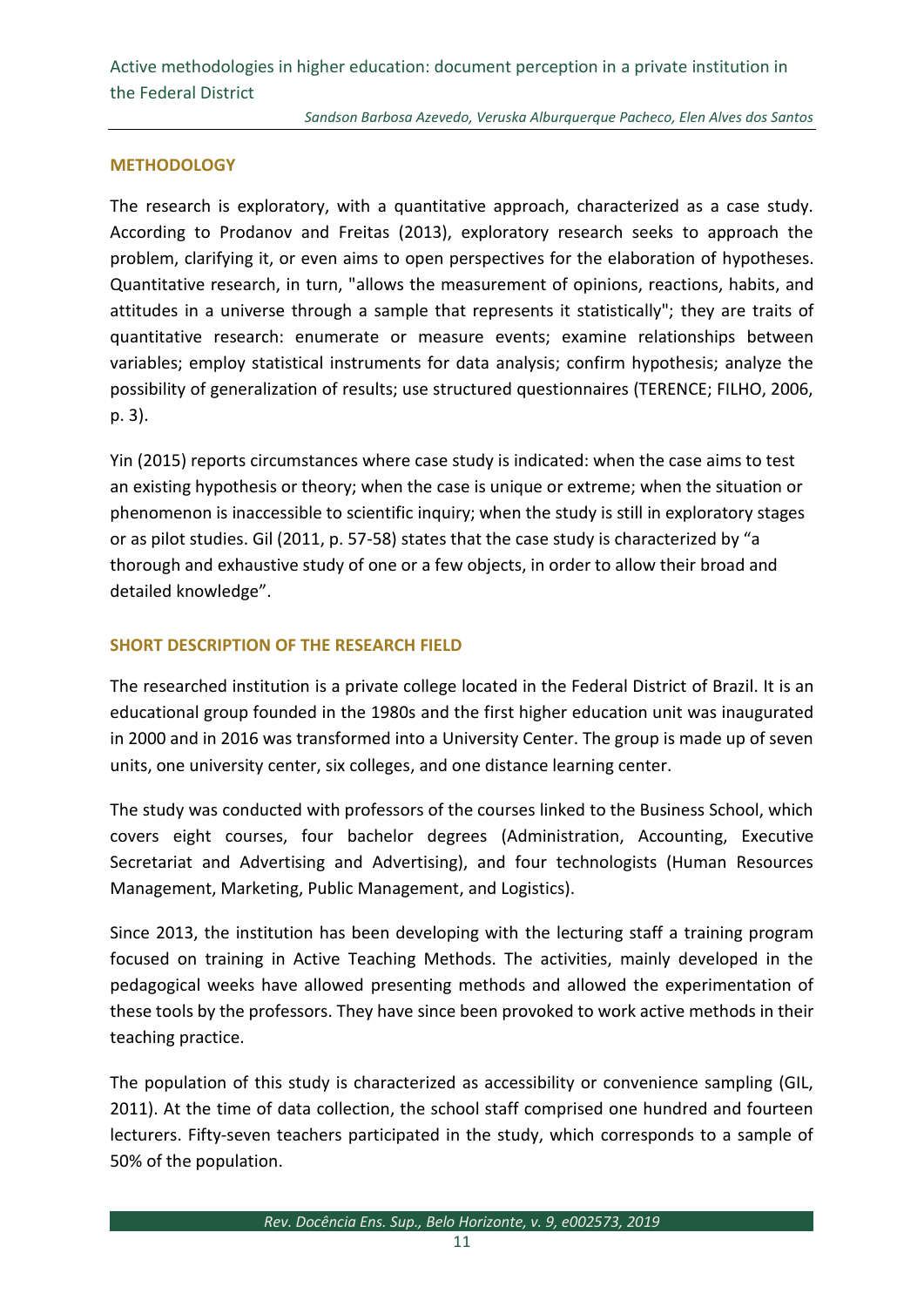#### **COLLECTION AND ANALYSIS PROCEDURES**

The data collection tool used was the questionnaire. According to Gerhardt and Silveira (2009), questionnaires are formed by an ordered set of questions that aim to raise opinions, beliefs, feelings, interests, expectations, and situations experienced. The questionnaire consisted of 10 closed questions: 2 questions to collect demographic (age) and socio-graphic (teaching time in higher education), followed by 8 questions that focused on meeting the objective of the study.

The instrument was applied via the internet through Google Docs®. According to Faleiros *et al*. (2016), online surveys are increasing because they enable the accessibility of participants and the reduction of research costs. The awareness was given by email, in which teachers were invited to participate in the research voluntarily. All ethical precepts were respected, to guarantee the professors the voluntary participation, with confidentiality of the data, as well as the grouped treatment of these materials. Data were processed using Excel® software for descriptive analysis.

#### **RESULTS AND DISCUSSION**

To contextualize the reader, some information about the organization in which the study was conducted, and then present the main results. Since 2013, the institution has been developing, within the framework of the pedagogical week that precedes each academic period, a continuous teaching training program, whose central theme is focused on active methodologies. Since then, lecturers have been "presented" each semester to a methodology.

For that matter, teachers who have been in the institution for a longer time, have had the opportunity to know traces and characteristics of up to 9 different methods. The activities of the pedagogical week include the participation in a lecture with reference professionals on the subject and the participation in workshops that aim to experiment with the proposed method for the semester. We understand that this continuing education program is healthy, and meets the highlights of Veiga (2006, p. 3):

> Training university professors implies understanding the importance of the role of teaching, providing a scientific-pedagogical depth that enables them to face fundamental issues of the university as a social institution, a social practice that implies the ideas of formation, reflection, criticism.

Regarding the profile of respondents, a balance is noted regarding the age group. 56% of professors are between 26 and 41 years old, demonstrating a young profile, especially for higher education lecturers, where the level of education is naturally higher. Graph 1 visually demonstrates this profile.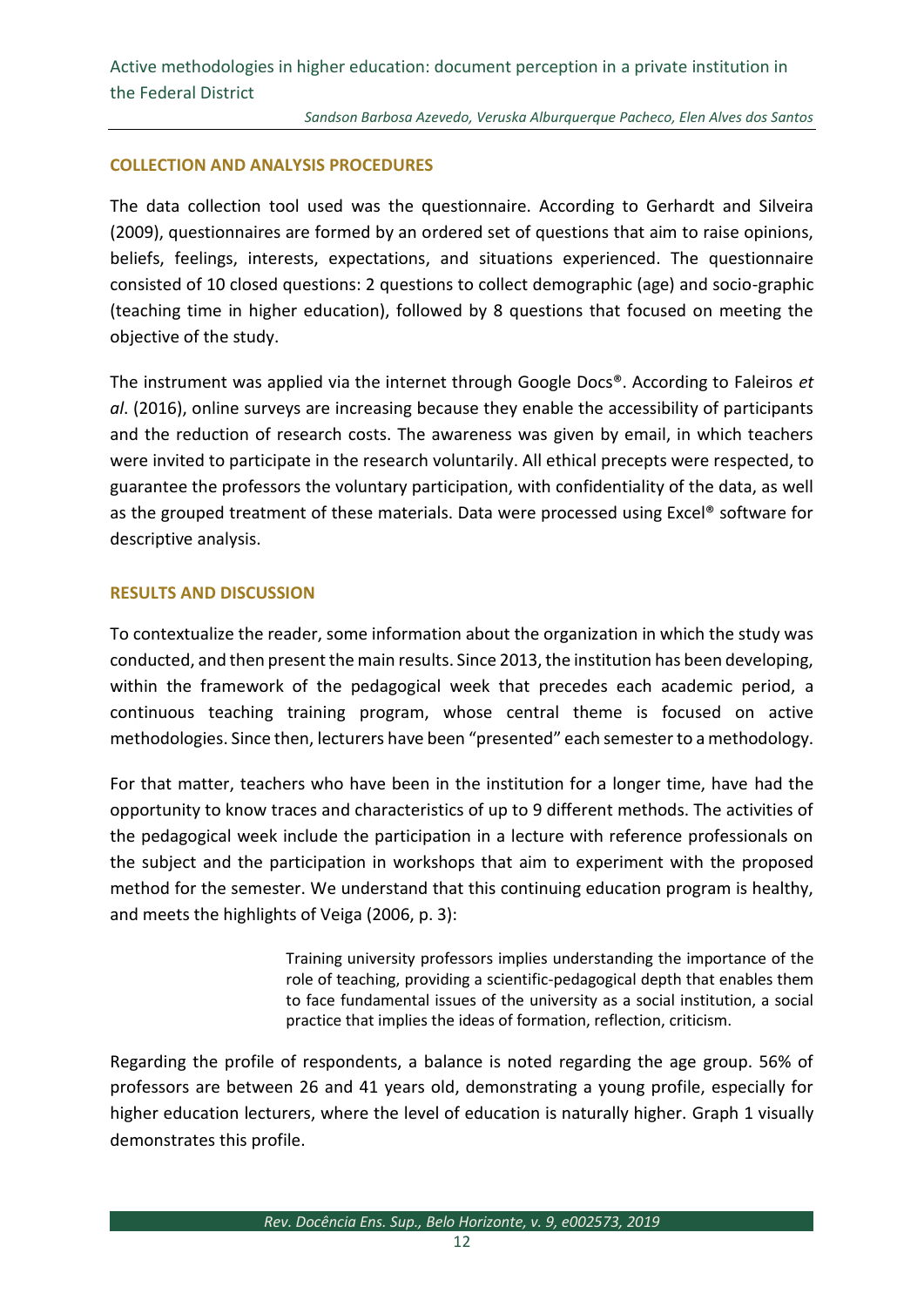



**Graph 1 –** Age range of participants Source: research data, 2017.

Referring to lecturing time, it is possible to verify that this is a researched group, experienced in teaching in higher education, as shown in Graph 2. 32% of the sample has experience between 6 and 10 years old. , and another 32% with more than 11 years of experience, that is, more than 60% of participants have been working in teaching for over 5 years.



Source: research data, 2017.

As for the use of active methodologies in higher education, Graph 3 shows that there is a massive use by professors of the participating group (96%). This data deserves attention. As illustrated in Graph 2, we realize that the group is experienced in teaching, which allows living the difficulties and facilitates the search for new methodologies.

Veiga (2006) highlights that university teaching needs to be linked to innovation and this happens, among other things, when teaching practice breaks with the conservative way of teaching, learning, researching and evaluating, and when exploring new methodological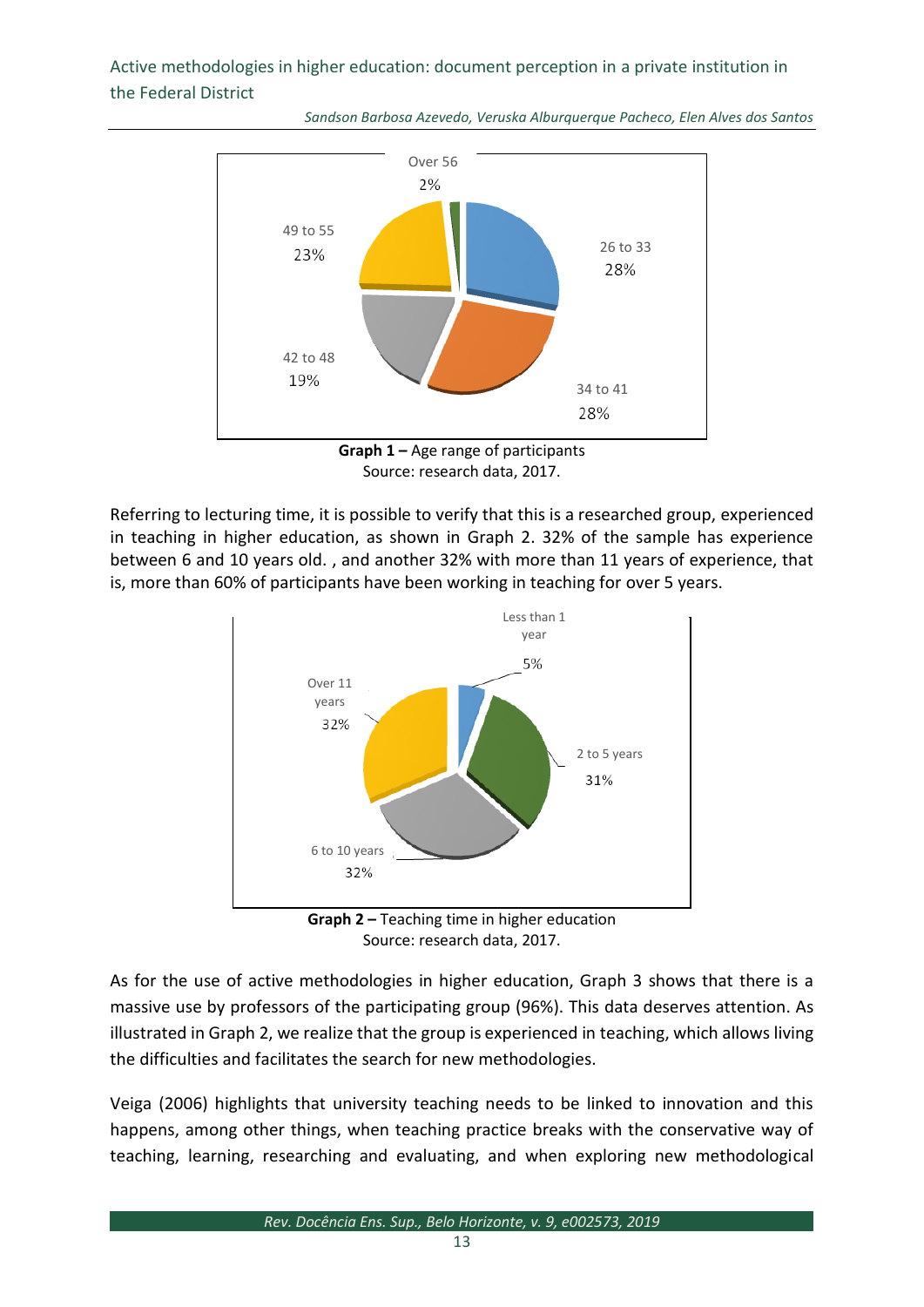theoretical alternatives. Thus, what is seen in this result is what seems to be an effort of professors to innovate in their practice through the use of methods that go beyond the lecture and that improve the quality of their work.



**Graph 3 –** Use of active methodologies in higher education in teaching practice Source: research data, 2017.

It was also sought to map how long ago the teacher uses the active methodologies in their teaching practice in higher education and if this use occurs in all disciplines in which it operates. It can be seen in Graph 4, we see that 69% of participants have been using active methods between 2 and 5 years, matching with the time of implementation of the training program by HEI.



**Graph 4 –** Time spent using active methodologies in teaching practice in higher education Source: research data, 2017.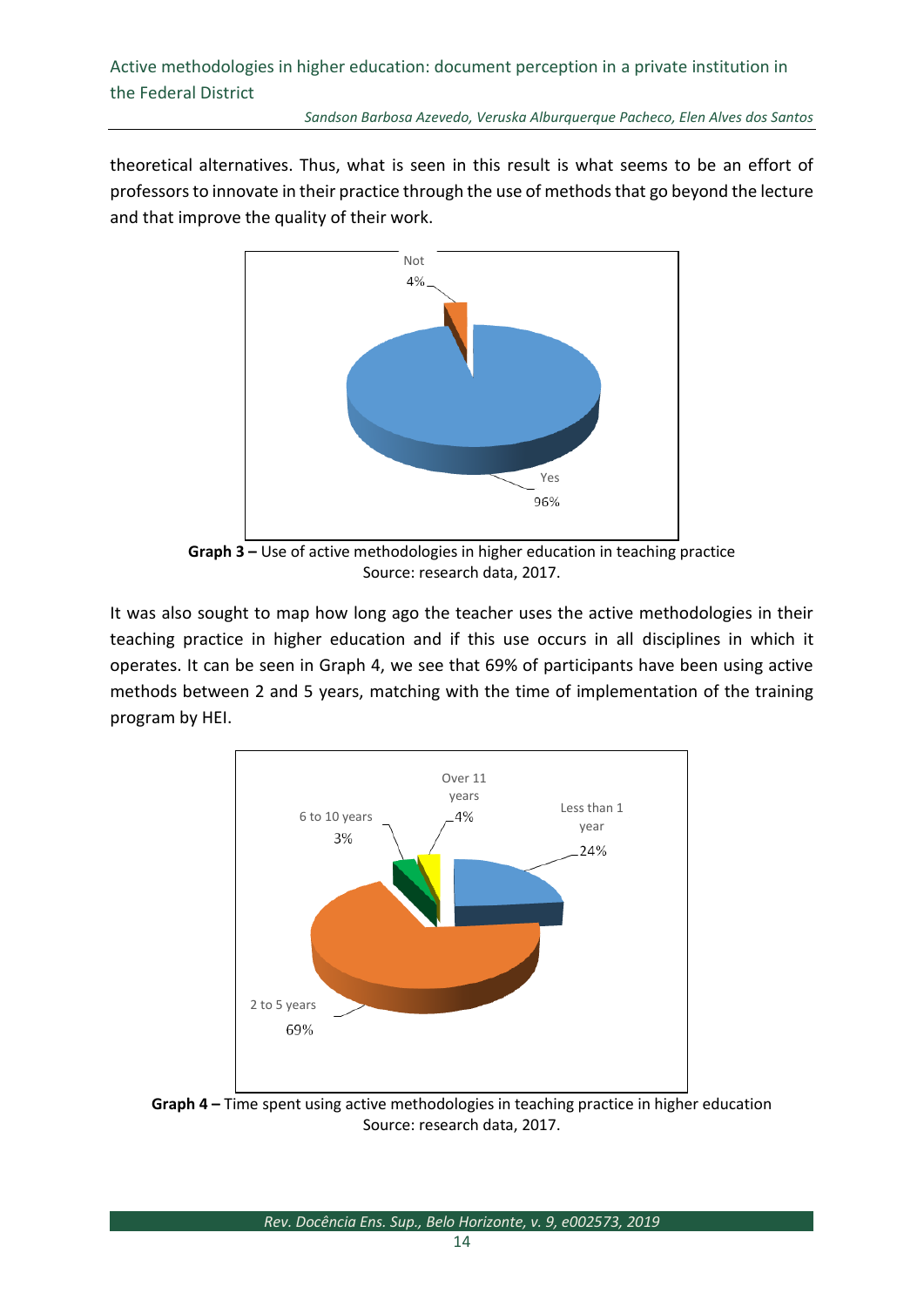Graph 5 shows how many professors use active methodologies in higher education in the subjects they teach, showing that almost 80% of the sample uses in most or all subjects. Thus, it is verified that the culture of the use of methodologies occurs and that a significant portion already establishes them in their teaching practice.



**Graph 5 –** Level of utilization of active methodologies in higher education subjects Source: research data, 2017.

The work made by the institution, rulling for 5 years, is reflected in the data presented and it is inferred that the continuing education program has caused teachers to reflect on their practice, which seems to result in this change. Thus, analyzing graphs 4 and 5, we confirm what Bolzan, Isaias, and Maciel (2013) affirm, that the focus of training needs to be focused on the mobilization of the subjects so that they can continue learning, advancing towards new learning.

We seek to identify which active methodologies in higher education professors know and which among them are most used. Graphs 6 and 7 allow us to visualize the data, which also coincide with the first methodologies in which professors were trained, in the order: TBL, *peer instruction*, PBL, and case study method, it is noteworthy that the latter was already widely used in business courses.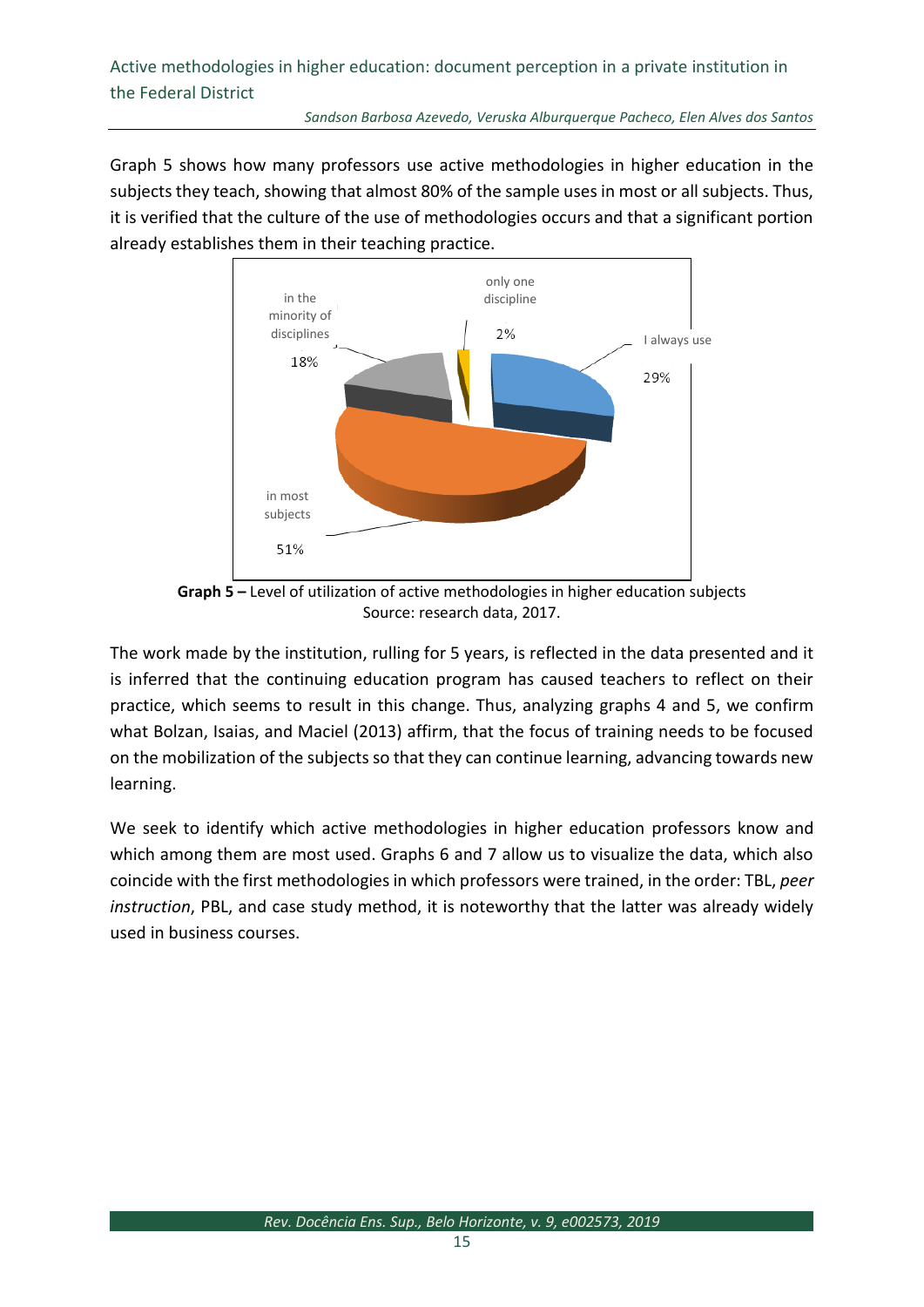

*Sandson Barbosa Azevedo, Veruska Alburquerque Pacheco, Elen Alves dos Santos*

**Graph 6 –** List of active methodologies in higher education that teachers know Source: research data, 2017.

It can be seen in Graph 6, the 4 methodologies best known by the professors are the case study method (n = 43), the TBL / ABE (n = 40), the peer instruction (n = 39), and the PBL / ABP (n = 33). Graph 7 shows that the best known methodologies are also the most used by professors: case study method (n = 36), TBL / ABE (n = 31), PBL / ABP (n = 23) and peer instruction ( n = 13). The case study method is already a widespread methodology in business as it is adopted by the Harvard Business School (HBS), a reference institution in the field. The other methodologies, it is noteworthy, were the first to be introduced by the training program.



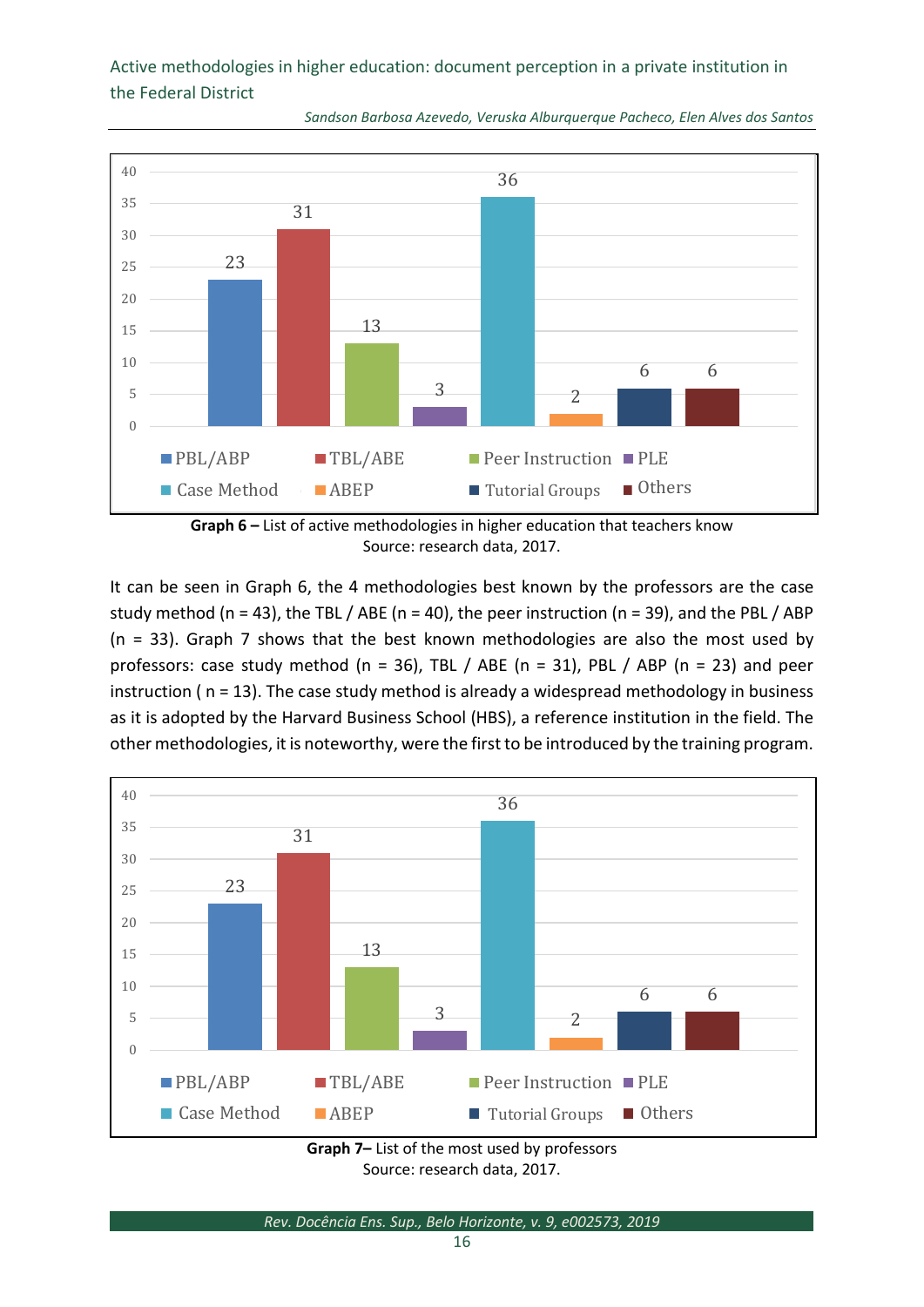It is noteworthy that the four methodologies most pointed out in charts 6 and 7 (case study method, TBL / ABE, PBL / ABP and peer instruction) were themes of the pedagogical weeks of the institutions, which may have enhanced the use of these methods by teachers involved.

The following graphs 8 and 9 show the grades that professors assigned, on a scale of 1 to 10 points, to the degree to which active methodologies in higher education facilitate student learning and the characteristics developed by students.





The methodologies are understood by the faculty as facilitators in the teaching-learning process, 54% gave grades from 6 to 8. However, a small number of teachers cannot visualize this feature, which may occur due to lack of knowledge of the methodologies, as seen above, 4% do not apply and 24% apply less than a year ago. In graph 9 it is evident that the professors who apply can verify the development of fundamental characteristics for the personal and professional development of students.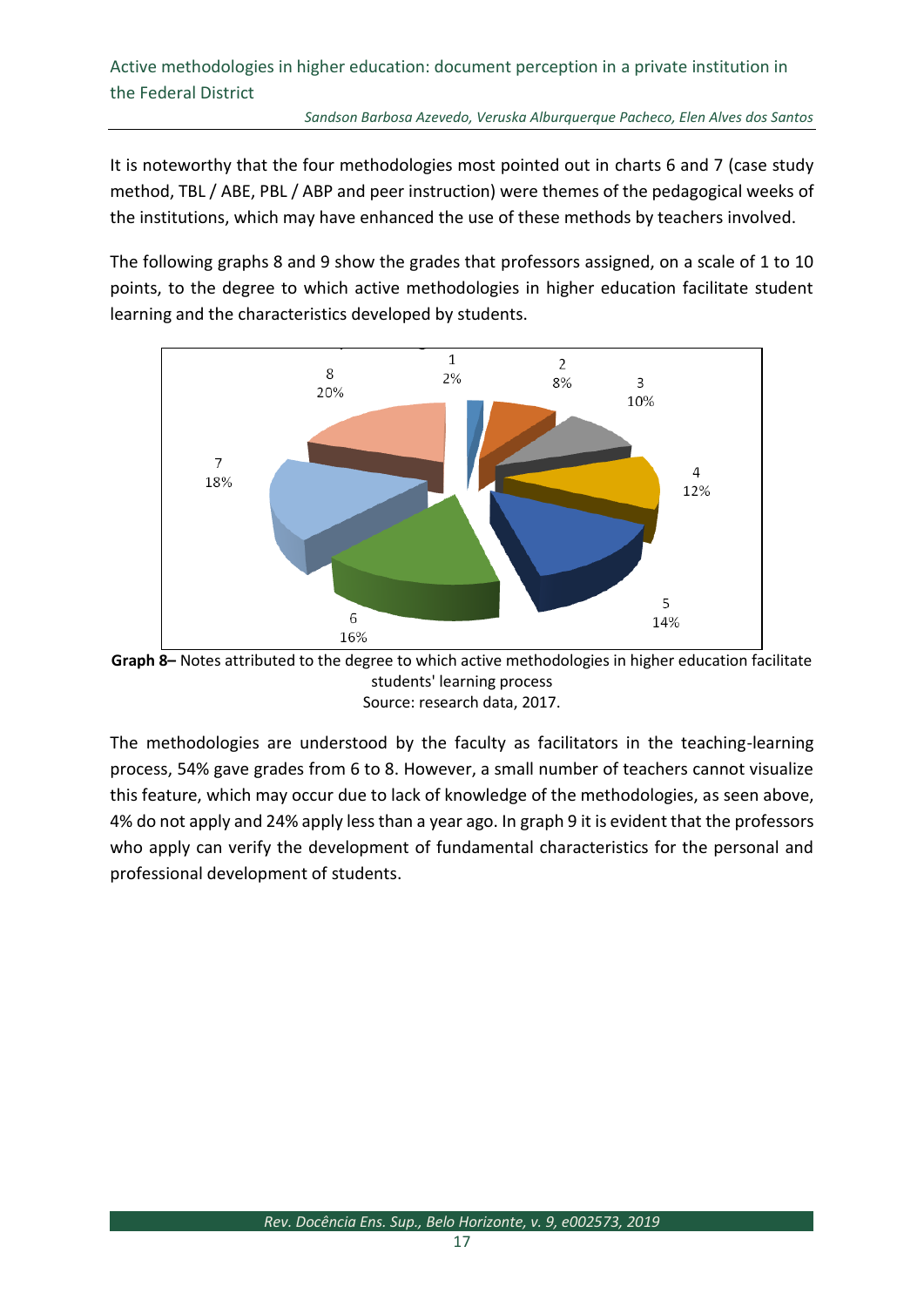

*Sandson Barbosa Azevedo, Veruska Alburquerque Pacheco, Elen Alves dos Santos*

**Graph 9 –** Characteristics developed by students using active methodologies in higher education Source: research data, 2017.

These characteristics were explained in the different teaching methodologies presented, some of these skills aligned with the Curriculum Guidelines of the courses. It is in this sense that we highlight the importance of a mediation of knowledge that works beyond the scientific content knowledge that relates to skills also required by the labor market.

#### **FINAL CONSIDERATIONS**

This paper analyzed that professors notice active methodologies as conduct that promotes the learning of the students, especially because they recognize that the adult phase requires a posture of greater autonomy concerning their learning. It was also found that professors understand that the use of active classroom methodologies develops relevant characteristics listed in the curriculum guidelines of the courses. The use of the methodologies by 96% of the sample participants demonstrates the commitment of the faculty to the methodological proposal of the institution, considering that 60% of these teachers had been in the HEI for more than 5 years.

Although the case study is the most widely used and known method, mainly because it is a business environment, it is worth mentioning the diversity of methodologies applied by professors and their knowledge. This indicates that there is a dissemination of these practices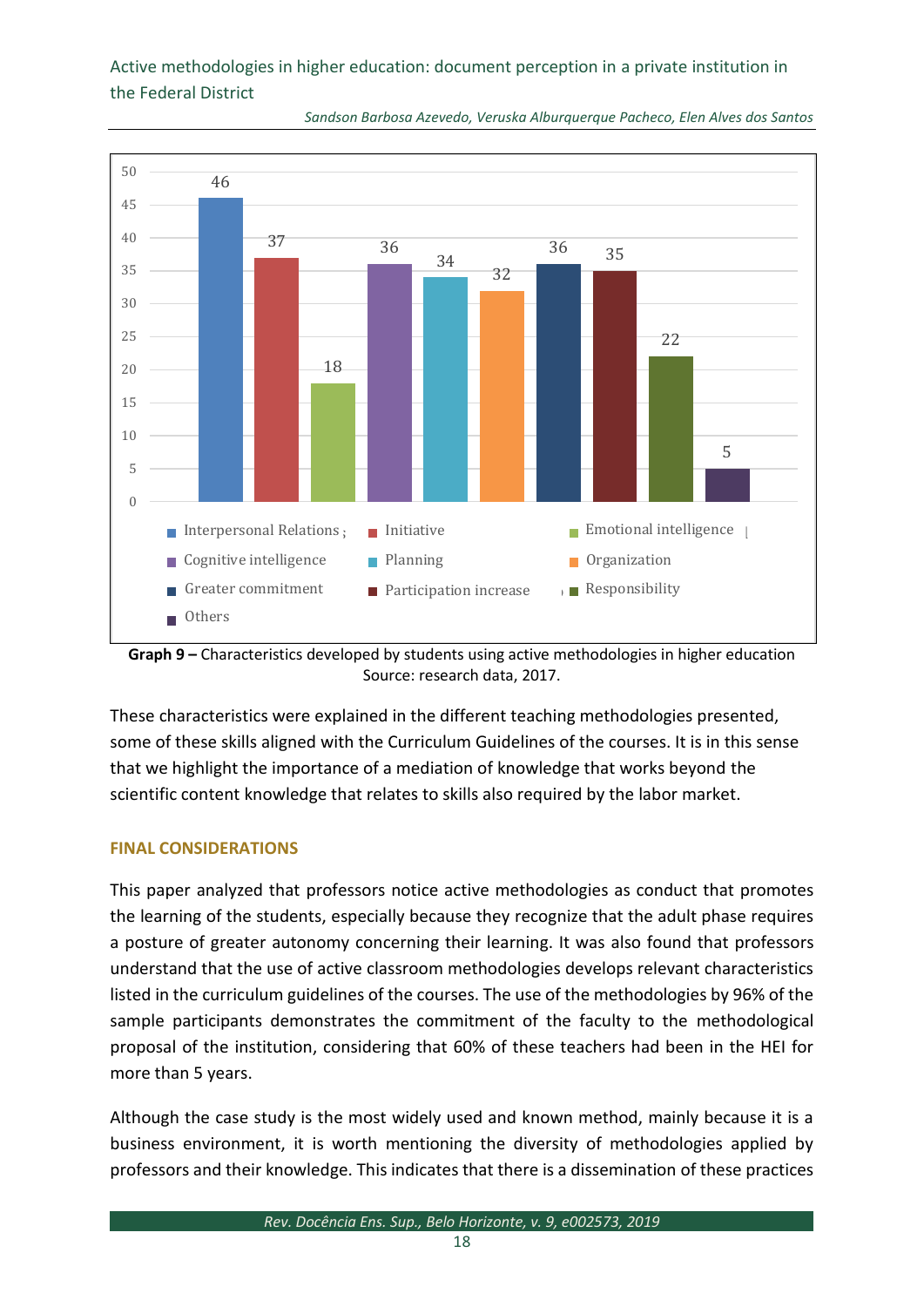in the institution that has had positive results since lecturers know and are applying in classrooms.

A significant percentage of lecturers identified the methodologies that helped the student learning process. This leads to the expansion of the use of active methodologies in higher education since the main role of the teacher is in the student learning process.

However, it is noteworthy that these methodologies cannot be used without the professor knows the technique itself, since each methodology is based on epistemological assumptions that need to be in line with the conception of the development of the lecturer of students, as beings of potentiality and autonomy. This often requires the professor to rethink his role as a lecturer. In this sense, active methodologies cannot be applied merely because they are in evidence. Finally, this article points to the need for HEIs to enable training courses for teachers of different active methodologies and to have in their list strategies for measuring and monitoring the impact of methodologies on student learning and teaching work.

#### **REFERENCES**

BOLLELA, Valdes Roberto *et al*. *Aprendizagem baseada em equipes: da teoria à prática. Simpósio:* Tópicos fundamentais para a formação e o desenvolvimento docente para professores dos cursos da área da Saúde*.* Capítulo VII. Medicina. Ribeirão Preto, 2014, p. 293-300.

BOLZAN, Doris Pires Vargas; ISAIA, Silvia Maria de Aguiar; MACIEL, Adriana Moreira da Rocha. Formação de professores: a construção da docência e da atividade pedagógica na Educação Superior. *Revista Diálogo Educacional,* Curitiba, v. 13, n. 38, p. 49-68, jan./abr. 2013. DOI: [http://dx.doi.org/10.7213/rde.v13i38.7817.](http://dx.doi.org/10.7213/rde.v13i38.7817)

BORDENAVE, Juan Díaz; PEREIRA, Adair Martins. Estratégias de ensino-aprendizagem. 33. ed. Petrópolis (RJ): Vozes, 2017. 2ª reimpressão.

BORGES, Tiago Silva; ALENCAR, Gidélia. Metodologias ativas na promoção da formação crítica do estudante: o uso das metodologias ativas como recurso didático na formação crítica do estudante do ensino superior. *Cairu em Revista*, Salvador, v. 3, n. 4, p. 119-143, jul./ago. 2014.

BOROCHOVICIUS, Eli; TORTELLA, Jussara Cristina Barboza. Aprendizagem baseada em problemas: um método de ensino-aprendizagem e suas práticas educativas. Ensaio: Avaliação e Políticas Públicas em Educação, Rio de Janeiro, v. 22, n. 83, p. 263-294, abr./jun. 2014 . Disponível em: [http://www.scielo.br/scielo.php?script=sci\\_arttext&pid=S0104-](http://www.scielo.br/scielo.php?script=sci_arttext&pid=S0104-40362014000200002&lng=en&nrm=iso) [40362014000200002&lng=en&nrm=iso.](http://www.scielo.br/scielo.php?script=sci_arttext&pid=S0104-40362014000200002&lng=en&nrm=iso) Acesso em: 1 jun. 2019. DOI: [http://dx.doi.org/10.1590/S0104-40362014000200002.](http://dx.doi.org/10.1590/S0104-40362014000200002)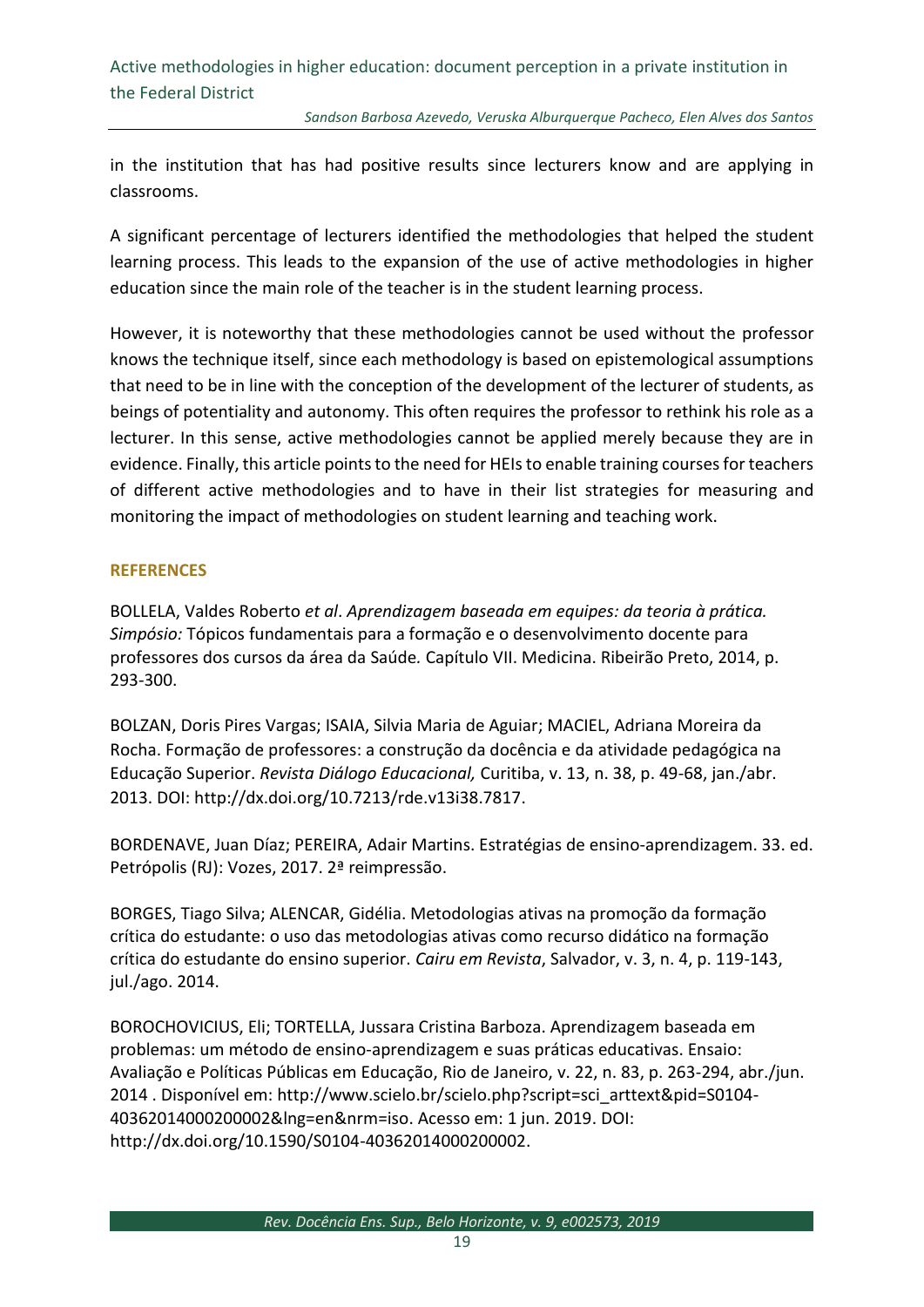*Sandson Barbosa Azevedo, Veruska Alburquerque Pacheco, Elen Alves dos Santos*

CHAVES, Leandro Jerez *et al*. A tutoria como estratégia educacional no ensino médico. *Revista Brasileira de Educação Médica,* Rio de Janeiro, v. 38, n. 4, p. 532-541, out./dez. 2014. Disponível em: http://www.scielo.br/scielo.php?script=sci\_arttext&pid=S0100- 55022014000400015&lng=en&nrm=iso. Acesso em 18.08.2017. DOI: [http://dx.doi.org/10.1590/S0100-55022014000400015.](http://dx.doi.org/10.1590/S0100-55022014000400015)

FALEIROS, Fabiana *et al*. Uso de questionário online e divulgação virtual como estratégia de coleta de dados em estudos científicos. *Texto contexto – Enfermagem*, Florianópolis, v. 25, n. 4, e3880014, 2016. Disponível em:

http://www.scielo.br/scielo.php?script=sci\_arttext&pid=S010407072016000400304&lng=en &nrm=iso. Acesso em: 30 abr. 2018. Epub Oct 24, 2016. DOI: http://dx.doi.org/10.1590/0104-07072016003880014.

FERNANDES, Sandra; FLORES, Maria Assunção. *O Project-Led Education (PLE) como Estratégia de Aprendizagem Cooperativa*: potencialidades e constrangimentos. UM. CIEd. Actas do Congresso Ibérico/ 5º Encontro do GT-PA, 2011. Disponível em: http://repositorium.sdum.uminho.pt/handle/1822/15753. Acesso em: 23 abr. 2017.

GERHARDT, Tatiana Engel; SILVEIRA, Denise Tolfo. (org). *Métodos de pesquisa*. Porto Alegre: Editora UFRGS, 2009.

GIL, Antônio Carlos. *Métodos e técnicas de pesquisa social***.** 6. ed. São Paulo: Atlas, 2011.

GOMES, Josir Simeone. *O método de estudo de caso aplicado à gestão de negócios*: textos e casos. São Paulo: Atlas, 2012.

KNOWLES, Malcolm; HOLTON, Elwood F.; SWANSON Richard. A. *Aprendizagem de resultados:* uma abordagem prática para aumentar a efetividade da educação corporativa. Rio de Janeiro: Elsevier, 2009.

LASRY, Nathaniel. Clickers or Flashcards: is there really a difference? The Physics Teacher, College Park, v. 46, n. 242, abr. 2008. DOI: [https://doi.org/10.1119/1.2895678.](https://doi.org/10.1119/1.2895678)

MARIN, Maria José Sanches *et al*. Aspectos das fortalezas e fragilidades no uso das metodologias ativas de aprendizagem. *Revista Brasileira de Educação Médica*, Rio de Janeiro, v. 34, n. 1, p. 13-20, jan./mar. 2010. DOI: [http://dx.doi.org/10.1590/S0100-](http://dx.doi.org/10.1590/S0100-55022010000100003) [55022010000100003.](http://dx.doi.org/10.1590/S0100-55022010000100003)

MAZUR, Eric. *Peer instruction*: a revolução da aprendizagem ativa. Porto Alegre: Penso, 2015.

MENDES, Maria Tereza R. Pessoa J. Casos e narrativas – contextos e pretextos para a integração das TICs no processo educativo.*Revista Diálogo Educacional*, Curitiba, v. 4, n.12, p.49-64, maio/ago. 2004.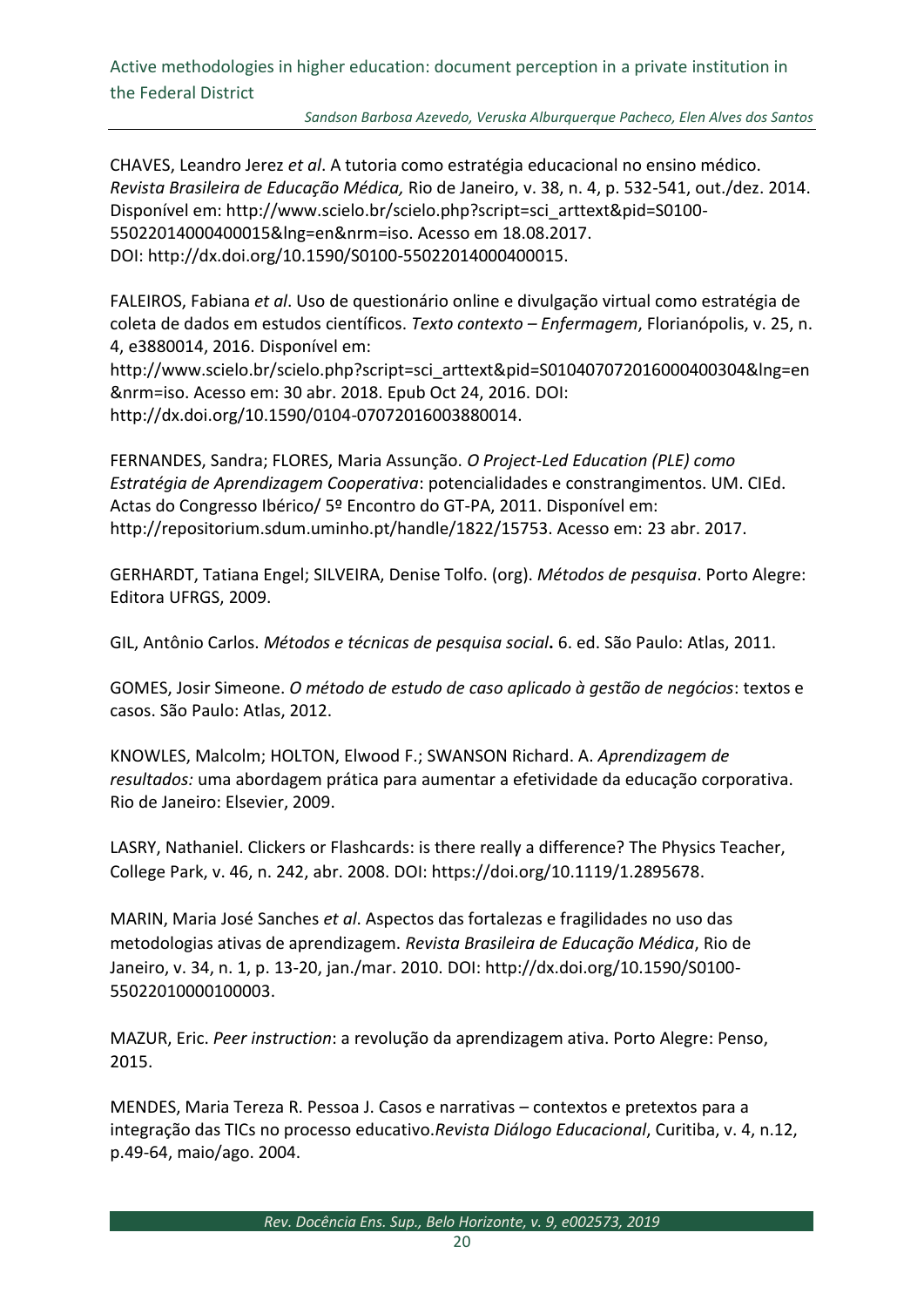MICHAELSEN Larry K.; KNIGHT Arletta Bauman; FINK L. Dee. *Team-Based Learning*: a transformative use of small groups in college teaching. Sterling, VA: Stylus Publishing, LLC, 2004.

MOREIRA, Jonathan Rosa; RIBEIRO, Jefferson Bruno Pereira. Prática pedagógica baseada em metodologia ativa: aprendizagem sob a perspectiva do letramento informacional para o ensino na educação profissional*. Outras Palavras*, Brasília, v. 12, n. 2, p. 93-114, 2016.

NEVES, Clarissa Eckert Baeta. Desafios da educação superior. *Sociologias,* Porto Alegre, v. 9, n. 17, p. 14-21, jan./jun. 2007.

PAPALIA, Diane E.; FELDMAN, Ruth D. Desenvolvimento Humano. 12. ed. Porto Alegre: Artmed, 2013.

PESSOA; Maria Teresa R. Aprender a pensar como professor pelo estudo e escrita de casos a necessária valorização das práticas na construção do conhecimento. *Psychologica*, Extra série, 2004, p. 477-491.

PRADO, Marta Lenise do *et al*. Arco de Charles Maguerez: refletindo estratégias de metodologia ativa na formação de profissionais de saúde. *Escola Anna Nery*, Rio de Janeiro, v. 16, n. 1, p. 172-177, jan./mar. 2012. Disponível em: [http://www.scielo.br/pdf/ean/v16n1/v16n1a23.pdf.](http://www.scielo.br/pdf/ean/v16n1/v16n1a23.pdf) Acesso em 01.10. 2017.

PRODANOV, Cleber Cristiano; FREITAS, Ernani Cesar de. *Metodologia do trabalho científico:*  métodos e técnicas da pesquisa e do trabalho acadêmico. 2. ed. Novo Hamburgo: Editora Feevale, 2013.

RIBEIRO, Luis Roberto de Camargo. *A aprendizagem baseada em problemas (PBL)*: uma implementação na educação em Engenharia na voz dos autores. 2005. Tese (Doutorado em Educação) – Universidade Federal de São Carlos, São Carlos, 2005.

SOUZA, Samir Cristino de; DOURADO, Luis. Aprendizagem Baseada em Problemas (ABP): um método de aprendizagem inovador para o ensino educativo. Revista Holos, Portugal, v. 5, n. 31, p. 182-200, 2015. DOI: [https://doi.org/10.15628/holos.2015.2880.](https://doi.org/10.15628/holos.2015.2880)

TERENCE, Ana Cláudia Fernandes; ESCRIVÃO FILHO, Edmundo. Abordagem quantitativa, qualitativa e a utilização da pesquisa-ação nos estudos organizacionais. *Encontro Nacional de Engenharia de Produção*, v. 26, p. 1-9, 2006.

TIBALLI, E. F. A. Pragmatismo, experiência e educação em John Dewey. Poços de Caldas: ANPEd, 2003.

VEIGA, Ilma Passos Alencastro. *Docência Universitária na Educação Superior*. *In*: Docência na Educação Superior: Coleção Educação Superior em Debate. Brasília: INEP, 2006. Disponível em: